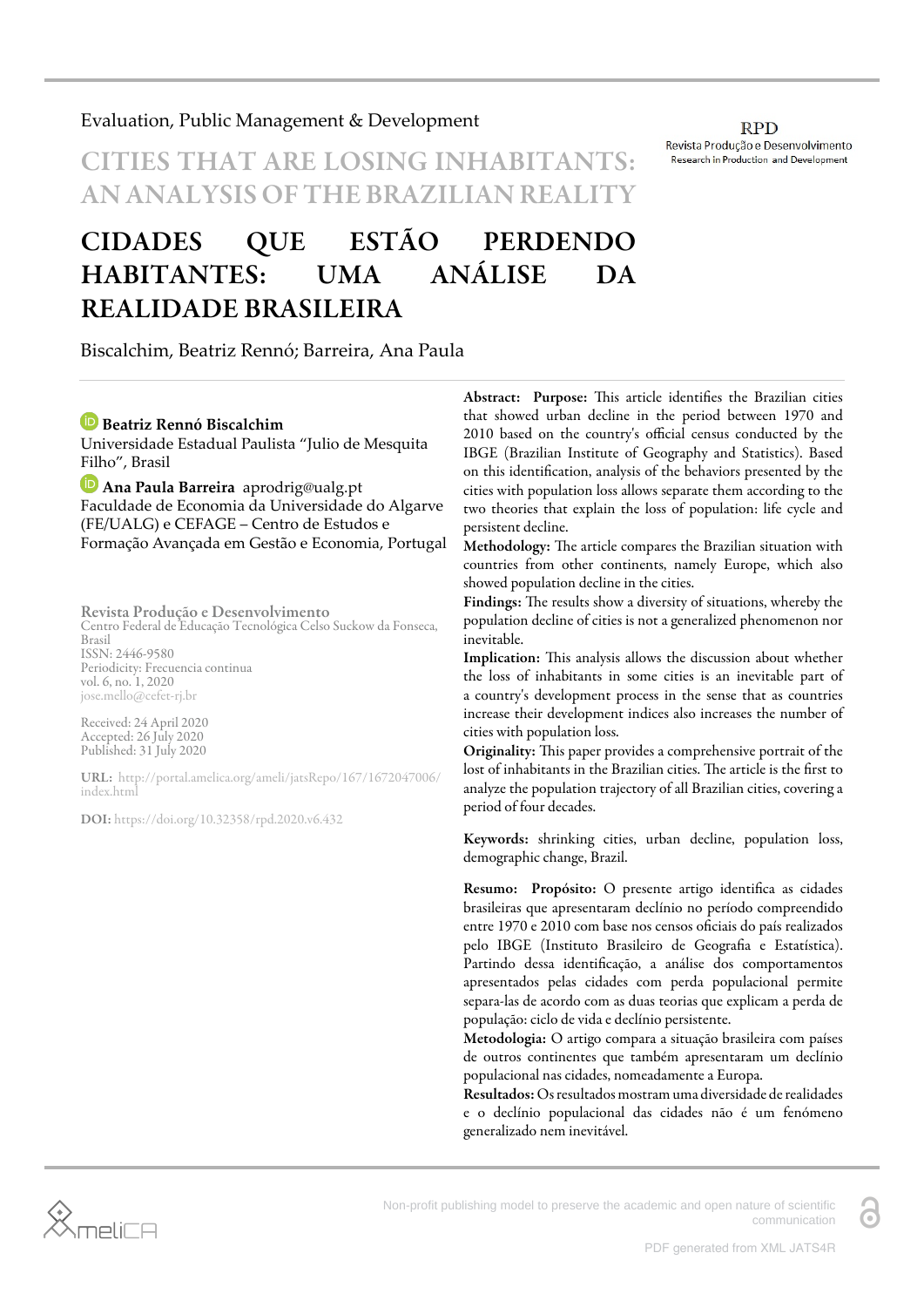Implicações: A analise permite discutir se a perda de habitantes em algumas cidades é ou não uma inevitabilidade do processo de desenvolvimento de um país, na medida em que um país ao aumentar os seus índices de desenvolvimento também aumenta o número de cidades com perda populacional.

Originalidade: Este artigo fornece um retrato abrangente da perda de habitantes nas cidades brasileiras. O artigo é o primeiro que analisa a trajetória populacional de todas as cidades brasileiras, compreendendo um período de quatro décadas.

All authors contributed to the writing and final review of the article. All authors contributed to the conceptualization of the study, the methodological–theoretical approach, literature review and data analysis.

Palavras-chave: cidades em encolhimento, declínio urbano, perda de população, mudança demográfica, Brasil.

# 1. INTRODUCTION

In general, cities present different demographic development dynamics, and their trajectories follow periods of population growth and decline. These dynamics of population fluctuation are well defined by the theory of the urban life cycle ([van](#page-18-0) [den Berg, Drewett, Klaassen, Rossi, & Vijverberg, 1982\)](#page-18-0), in which periods of population expansion alternate with declining populations, and are interpreted as a natural cycle. However, more recently, the theory of persistent decline has come to question this interpretation by arguing that an extreme event can put cities in a continuous process of population loss, with no possibility of returning to growth [\(Metzger, 2000](#page-16-0)).

In 2008, although more than half of the world's population lived in urban areas [\(United Nations Population Fund \[UNFPA\], 2007\)](#page-18-1), the population decreased in a significant number of cities. Cities that are losing inhabitants have already been identified in various parts of the world, and that number continues to increase ([Oswalt & Rieniets, 2006\)](#page-17-0).

Understanding the dynamics of population loss is very important since this decline not only involves a reduction in the level of economic activity in cities, but also implies a decrease in available social capital, and this capital becomes more important when the capacity of local governments to deal with cities that are losing inhabitants also decreases [\(Panagopoulos, Guimarães, & Barreira, 2015\)](#page-17-1).

This paper aims to identify the Brazilian cities that showed population loss with characteristics of life cycle and / or persistent decline between 1970 and 2010. To this end, we present a review of the literature on the subject, highlighting the two theories mentioned above that try to explain these behaviors. This article also presents a small comparison of the results obtained from Brazilian cities with the realities presented by European cities. It is useful to look at cities in other regions of the world that have already undergone urban transition in order to learn from their experiences [\(Martine & Mcgranahan,](#page-16-1) [2010\)](#page-16-1). Through this comparison, we will try to understand whether the loss of inhabitants in some cities is an inevitable part of a country's development process, and if the number of such cities increases as the country increases its development indices.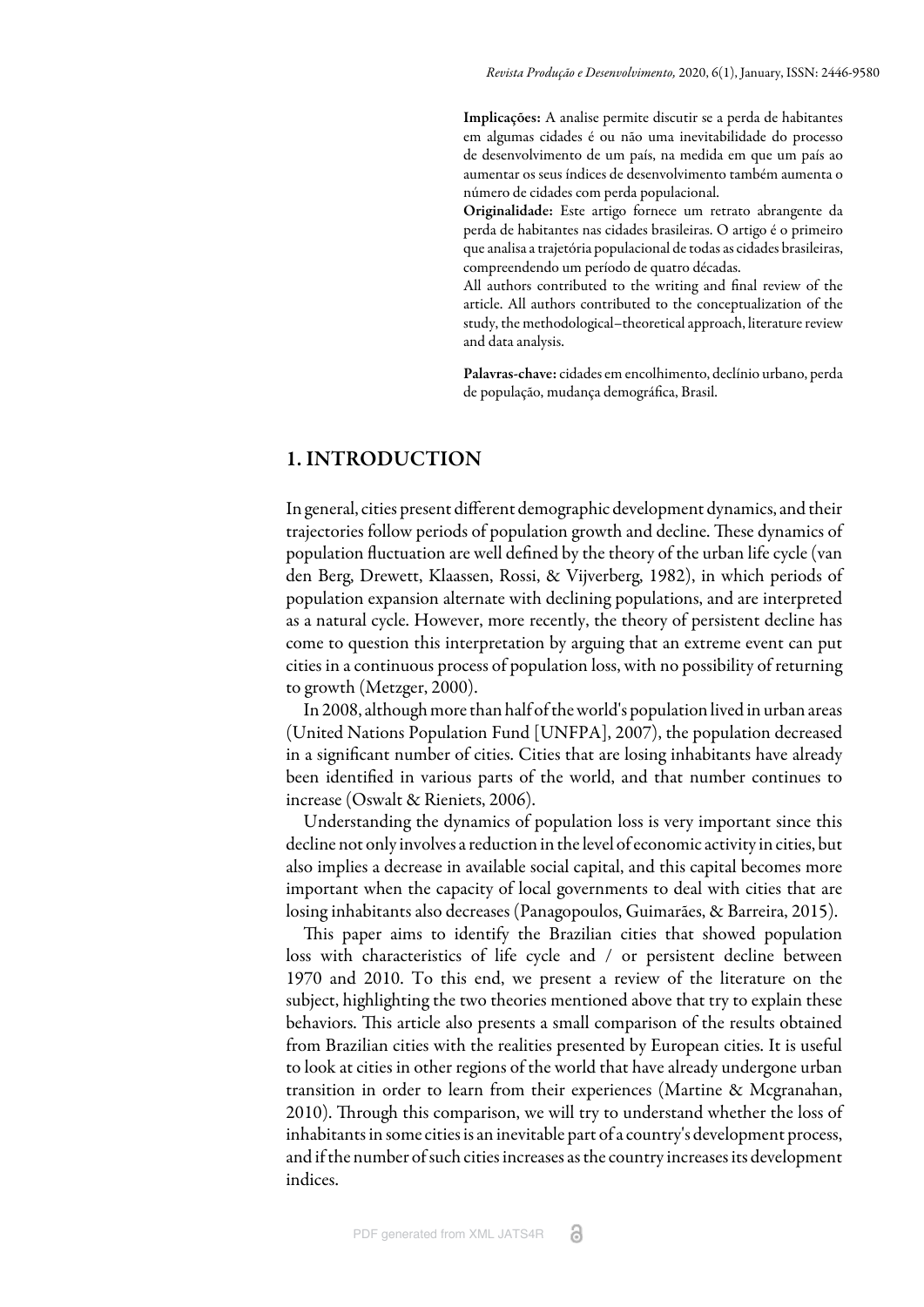The paper is divided into five sections. The first section presents a literature review on the topic of cities with population decline, as well as the theories that explain it: life cycle and persistent decline. The second section describes the process of population decline in countries on other continents. The third section contains a brief history of the economic transformations that have occurred in Brazil, which is necessary to understand the factors that explain Brazilian population dynamics. The fourth section presents the methodological procedures used in this paper in order to identify the Brazilian cities showing population loss. Finally, the fih section comprises the final considerations, presenting a panoramic view of each region of Brazil.

#### 2. LITERATURE REVIEW

Investigations have demonstrated that in 2008, the world reached an unprecedented milestone: more than half of the human population lived in urban areas ([UNFPA, 2007\)](#page-18-1). However, as humanity becomes increasingly urban, a significant number of cities are losing inhabitants ([Rodríguez-Pose, 2018](#page-17-2)). Cities with declining populations are now a reality in all parts of the world [\(Oswalt & Reiniets, 2006](#page-17-0); [Wolff & Wiechmann, 2018\)](#page-18-2)

Therefore, understanding the reasons underlying this population decline in cities as well as their consequences becomes increasingly important, because when people are lost, not only does the level of economic activity in a city reduce, but also the amount of available social capital [\(Kooiman, Latten, & Bontje, 2018;](#page-16-2) [Giffoni, Gomellini, & Pellegrino, 2019](#page-16-3)). This capital becomes more important when the capacity of local governments to deal with this population loss also declines [\(Panagopoulos et al., 2015](#page-17-1); [Mallach, 2017;](#page-16-4) [Pallagst, Fleschurz, & Said,](#page-17-3) [2017;](#page-17-3) [Galster, 2019;](#page-16-5) [Park & LaFrombois, 2019](#page-17-4); [Sousa, 2019\)](#page-17-5).

The literature shows us that the topic of growth of cities is more popular in academic discussions than population decrease ([Audirac, 2018a\)](#page-15-0). The concept of population decline has emerged in the literature since 1980 [\(Beauregard, 2009;](#page-16-6) [Audirac, 2018b\)](#page-15-1). The two theories proposed to explain population loss are the theories of life cycle and persistent decline.

The life cycle of urban development shows that a city goes through periods of growth, stagnation, and contraction in its trajectory ([van den Berg et al.,](#page-18-0) [1982\)](#page-18-0). These fluctuations in cities in the context of their population dynamics are discussed as natural processes. However, when an extreme event puts a city in a continuous process of population loss, with no possibility of growth, the city finds itself in a persistent decline ([Metzger, 2000](#page-16-0)). Nevertheless, it does not mean that the city losing its inhabitants will inevitably disappear, nor does it mean that it will be able to reverse this situation [\(Power, Plöger, & Winkler, 2010;](#page-17-6) Panagopoulos & Barreira, 2012; [Haase, Wolff, & Rink, 2018\)](#page-16-7). Thus, the factors of attraction and repulsion of cities are decisive in the behavior of population dynamics [\(Barreira, Nunes, Guimarães, & Panagopoulos, 2019\)](#page-15-2).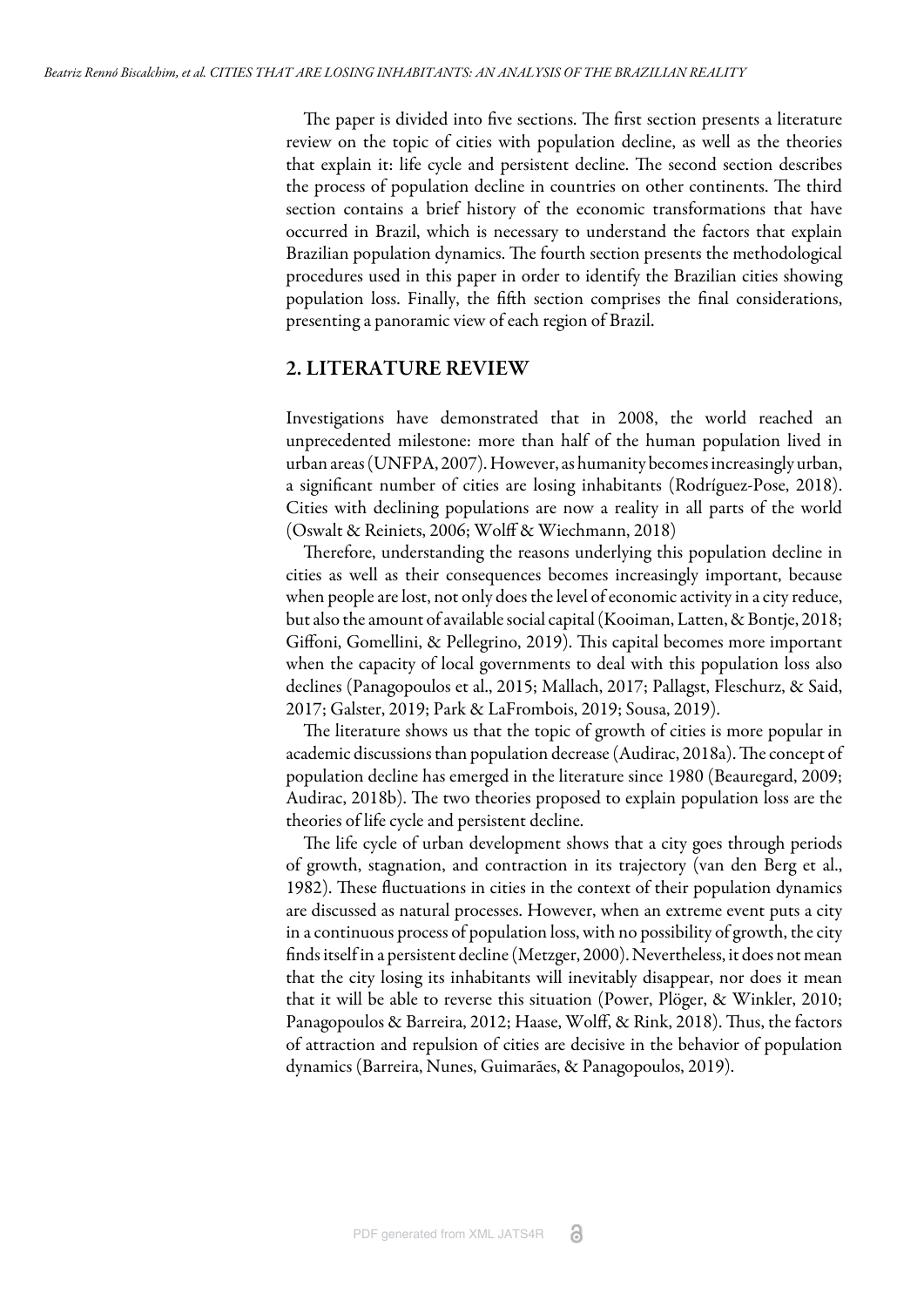#### *The causes for population decline*

First, it is important to consider the concept of decline. In the present study, as in the study presented by [Guimarães, Barreira, & Panagopoulos \(2015\)](#page-16-8), we use the definition of [Turok & Mykhnenko \(2007\)](#page-17-7), where in population decline is understood as the loss of inhabitants in urban areas, with many intertwined factors behind it ([Guimarães et al., 2015\)](#page-16-8).

There are diverse causes for population decrease, not only in Brazil, but worldwide. The first of these is the aging of the population, accompanied by a decrease in fertility, which has occurred to levels well below those necessary for generational replacement in all OECD countries [\(OECD, 2003\)](#page-17-8). In European populations, this demographic transition took longer and this process started with fertility rates below those observed in Brazil at the beginning of its decline [\(Carvalho, 1997](#page-16-9)). This decline in fertility has been occurring for the past 40 years in Brazil. According to the Demographic Health Survey, the total fertility rate in Brazil fell from 6.3 in 1960 to a replacement level below 1.8 in 2006 ([Martine &](#page-16-1) [Mcgranahan, 2010\)](#page-16-1). This decrease in fertility is one of the factors responsible for low population growth [\(Carvalho, 1997](#page-16-9)).

Brazil and the other Latin American countries are undergoing a process of rapid aging. Investigations show that a significant decrease in the population under 15 years of age occurred in Brazil between 1991 and 2020, with the decline being from 35% to 21.5%. However, the relative size of the adult or working-age population increased from 60% to 70% ([Carvalho, 1997\)](#page-16-9). Thus, Brazil will go through a demographic boom until 2025. According to [Anderson](#page-15-3) [& Schneider \(2015\)](#page-15-3), this period can offer the country above-average economic growth rates, since the economically active population will reach 70% in this period. However, a number of factors are necessary for this demographic bonus to be fully utilized, for example, low unemployment, increased education levels, and adequate infrastructure, among others [\(Anderson & Schneider, 2015\)](#page-15-3). In the context of the current Brazilian reality, this will require greater efforts by the country's government.

Another important factor in population decline in cities is migration [\(Turok & Mykhnenko, 2007](#page-17-7)). Migratory dynamics are defined by factors of attraction and repulsion to and from a city. These migrations can be triggered by several reasons such as economic transformations, the environmental consequences of urban expansion, suburbanization, and the appearance of satellite cities [\(Guimarães et al., 2015](#page-16-8); [Panagopoulos et al., 2015](#page-17-1)). Economic transformations include deindustrialization, economic cycles, macroeconomic trends, and globalization, among others [\(Guimarães et al., 2015](#page-16-8); [Blažek, Květoň,](#page-16-10) [Baumgartinger-Seiringer, & Trippl, 2019\)](#page-16-10).

These changes alter the profiles of employment, habitability, and education, among others [\(Guimarães et al., 2015\)](#page-16-8). Therefore, cities with a higher degree of economic development attract the young and adult population more because they possess better conditions and access to employment [\(Barreira, Ramalho,](#page-15-4) [Panagopoulos, & Guimarães 2017;](#page-15-4) [Wolff, Fol, Roth, & Cunningham-Sabot,](#page-18-3) [2017\)](#page-18-3). The degree of attractiveness of the most economically developed cities is of particular importance in the context of population decrease, because young people tend to leave the less attractive cities early, when compared with the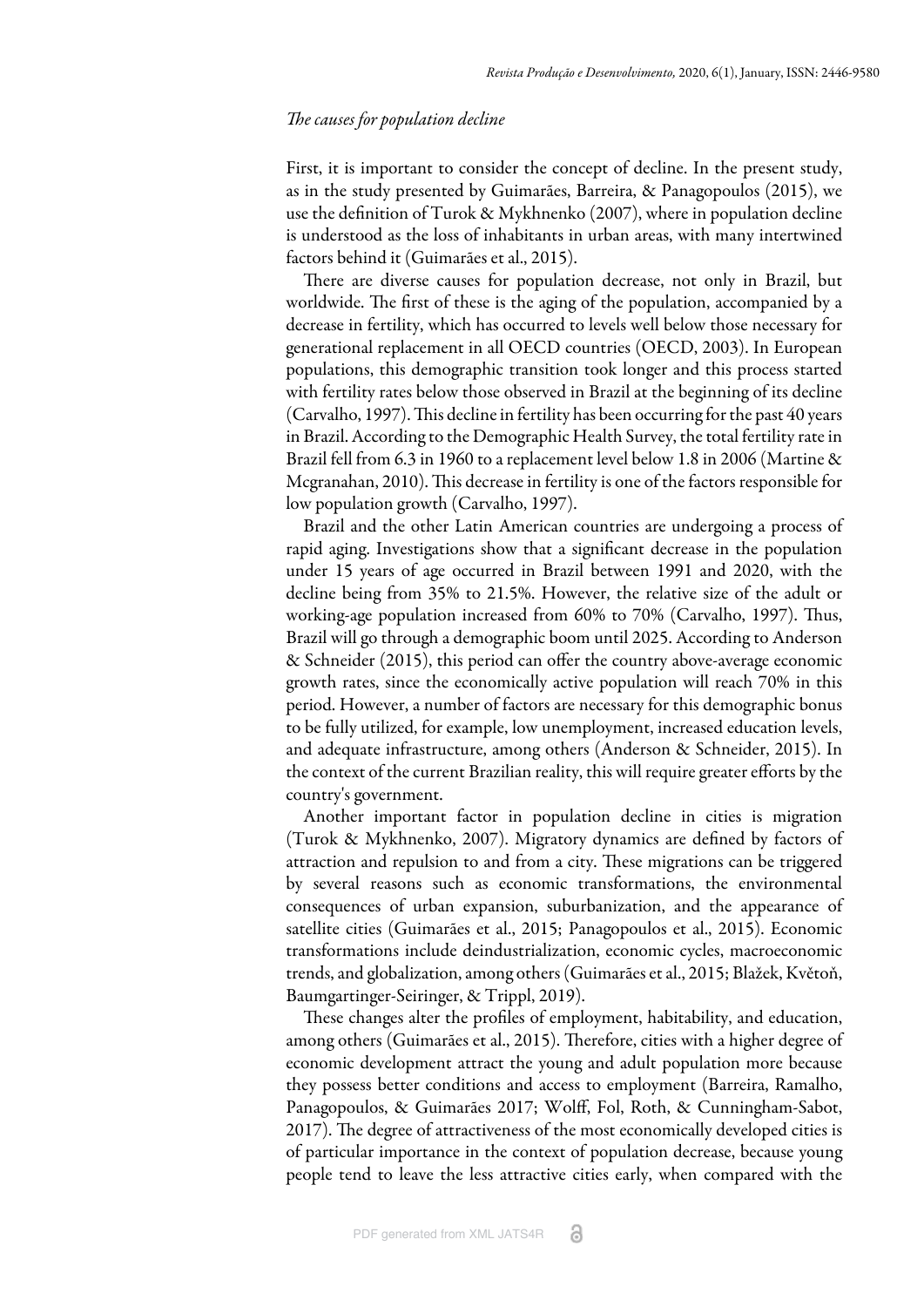elderly, thus perpetuating the cycle of decline ([Ubarevičienė & van Ham, 2017;](#page-17-9) [Barreira et al., 2019;](#page-15-2) [Haacke, Enßle, Haase, Helbrecht, & Lakes, 2019](#page-16-11)). In Brazil, economic factors are the main cause for the loss of city inhabitants. Section three describes the economic changes that have occurred in Brazil over the years. This comprehensive analysis helps us better understand the migratory dynamics of the population of the Brazilian regions.

A special migratory pattern is suburbanization. Although this topic is much debated, its definition is not consensual. However, for this article, the concept of suburbanization proposed by [Hesse \(2006\)](#page-16-12) is adequate. Suburbanization is, in general, migration from the city center to its surroundings, with residents looking for more spacious or affordable houses. In Europe, the reasons for the declining population are diverse, but the most common are related to the process of suburbanization and deindustrialization [\(Nelle, Großmann, Haase, Kabisch,](#page-17-10) [Rink, & Wolff, 2017\)](#page-17-10).

In Brazil, this pattern has also been identified mainly in large metropolises such as São Paulo. The urban growth of the city of São Paulo was rapid, without proper planning, and with strong real estate speculation, which consequently led the majority of the population to seek distant and more accessible places to live [\(Martine & Mcgranahan, 2010](#page-16-1)).

Another cause for migration is the existence of so-called satellite cities. Cities subject to this effect lose residents to nearby cities that are better equipped with services such as health and education ([Merrilees, Miller, & Herington, 2013\)](#page-16-13).

Finally, environmental conditions such as heat waves, lack of rain, frosts, and pollution, among others, can determine migration and consequently reduce the population of cities [\(Panagopoulos et al., 2015](#page-17-1); [Jaroszewska, 2019\)](#page-16-14).

# 3. POPULATION DECLINE IN EUROPEAN COUNTRIES

In order to understand the process of urban decline in Brazil, it is important to compare this reality with countries that have already undergone urban transition in order to learn from their experiences. Thus, we can also see if the loss of inhabitants in some cities is an inevitable part of the development process of a country, wherein this loss increases as the country increases its development rates. [Table 1](#page-5-0) shows some European countries that have shown negative urban population growth rates in the last 10 and 20 years.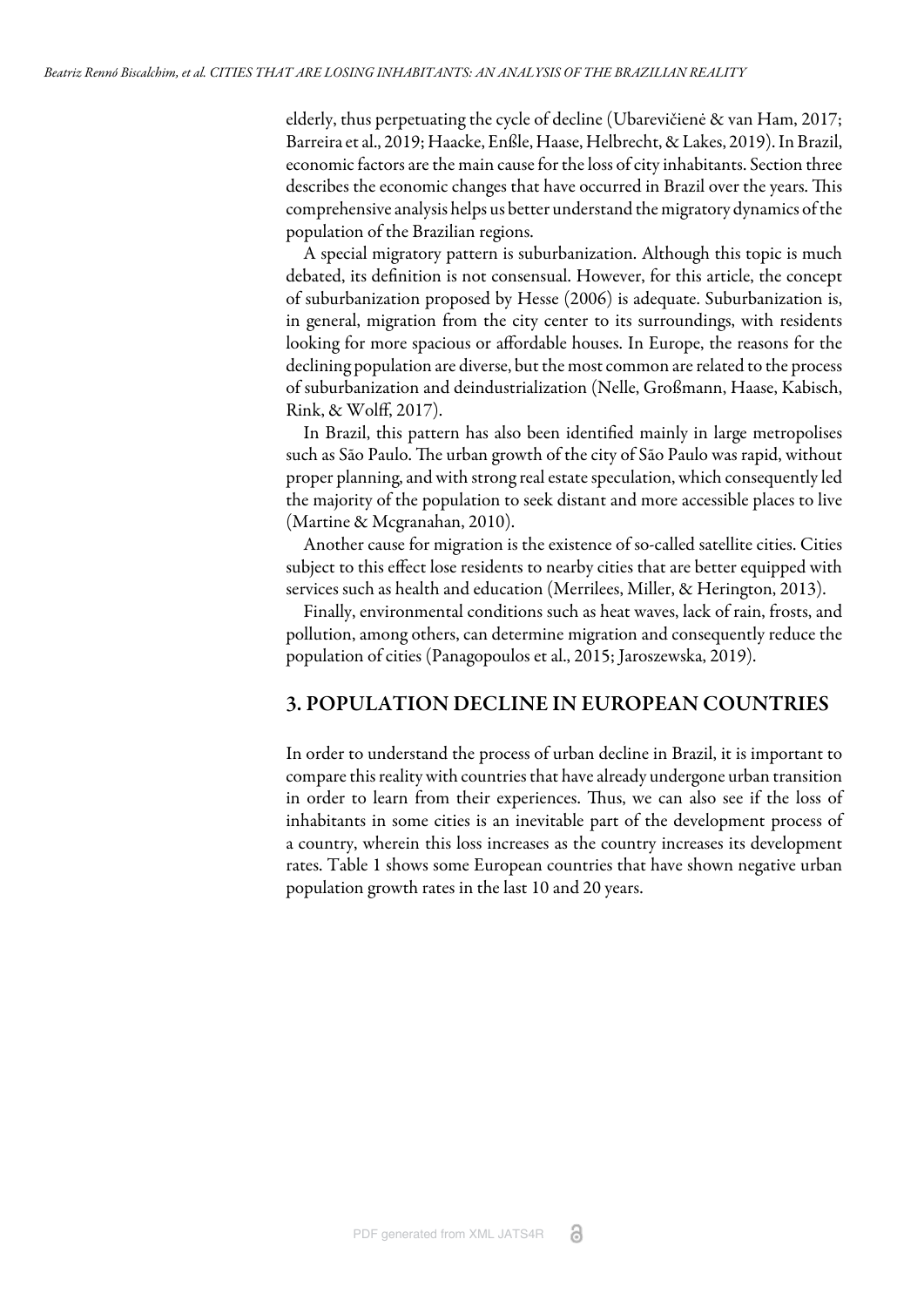# <span id="page-5-0"></span>TABLE 1 European countries displaying a negative population growth in the last 10 and 20 years

| EUROPEAN COUNTRIES |            |            |              |                    |                                |  |
|--------------------|------------|------------|--------------|--------------------|--------------------------------|--|
|                    |            |            |              | Ilast ten<br>YEARS | <b>LAST</b><br>TWENTY<br>YEARS |  |
| <b>COUNTRIES</b>   | 1991       | 2001       | 2011         | 2001-2011          | 1991-2011                      |  |
| BULGARIA.          | 8.669.269  | 7.928.901  | 7.504.868    | $-5.35$            | $-13.43$                       |  |
| GERMANY            | 79.753.227 | 82.440.309 | 81.751.602   | $-0.84$            | 2.51                           |  |
| ESTONIA            | 1.567.749  | 1.366.959  | 1.294.455    | $-5.30$            | $-17.43$                       |  |
| LATVIA             | 2.667.870  | 2 364 254  | 1.074.605    | $-12.25$           | $-22.24$                       |  |
| LITHUANIA          | 3.701.968  | 3.486.998  | 3.052.588    | $-12.46$           | $-17.54$                       |  |
| HUNGARY            | 10.373.153 | 10.198.315 | 9.937.628    | $-2,56$            | $-4,20$                        |  |
| ROMANIA            | 23.192.274 | 21.833.483 | 121.355.849. | $-2.19$            | $-7.92$                        |  |

Authors' elaboration based on data obtained from Urban Audit's website

The analysis of population loss must be compared with these countries' evolution of GDP (Gross Domestic Product) per capita, as it is an indicator that helps us understand a country's degree of economic development. The higher the GDP per capita, the more developed the country. [Table 2 s](#page-5-0)hows the GDP of European countries per capita.

# TABLE 2 GDP of European countries per capita

<span id="page-5-1"></span>

| GDP PER CAPITA - EUROPEAN COUNTRIES |            |        |        |  |  |
|-------------------------------------|------------|--------|--------|--|--|
| COUNTRIES                           | 1991       | 2001   | 2010   |  |  |
| <b>BULGARIA</b>                     |            | 2.300  | 3.500  |  |  |
| GERMANY                             | 23.400     | 26.600 | 29.100 |  |  |
| <b>ESTONIA</b>                      |            | 6.200  | 8.400  |  |  |
| LATVIA                              | 4.100      | 4.000  | 5.900  |  |  |
| LITHUANIA                           |            | 4.400  | 7.100  |  |  |
| HUNGARY                             |            | 7.400  | 8.800  |  |  |
| ROMANIA                             |            | 2.900  | 4.500  |  |  |
|                                     | Euro per   |        |        |  |  |
| UNIT                                | inhabitant |        |        |  |  |

Authors' elaboration based on data obtained from the Eurostat website

Looking at the tables, we can see that countries with high levels of development, like Germany, had a negative urban population growth rate, but despite this evolution, as shown in [Table 2](#page-5-1), the country's GDP per capita continued to increase. This shows us that despite population loss, the country has high economic development, which compensates for the negative growth rate of the urban population. Although there are countries that show economic growth and have cities with declining populations, other countries such as Denmark and Finland have high levels of economic development but do not have any city with a declining population (Urban Audit). This dual reality shows that economic development does not necessarily imply the loss of population in cities.

Comparing the reality of European countries that have already undergone urban development with the figures presented by Brazil, the expectation is that the Brazilian GDP will continue to grow and the population growth rate will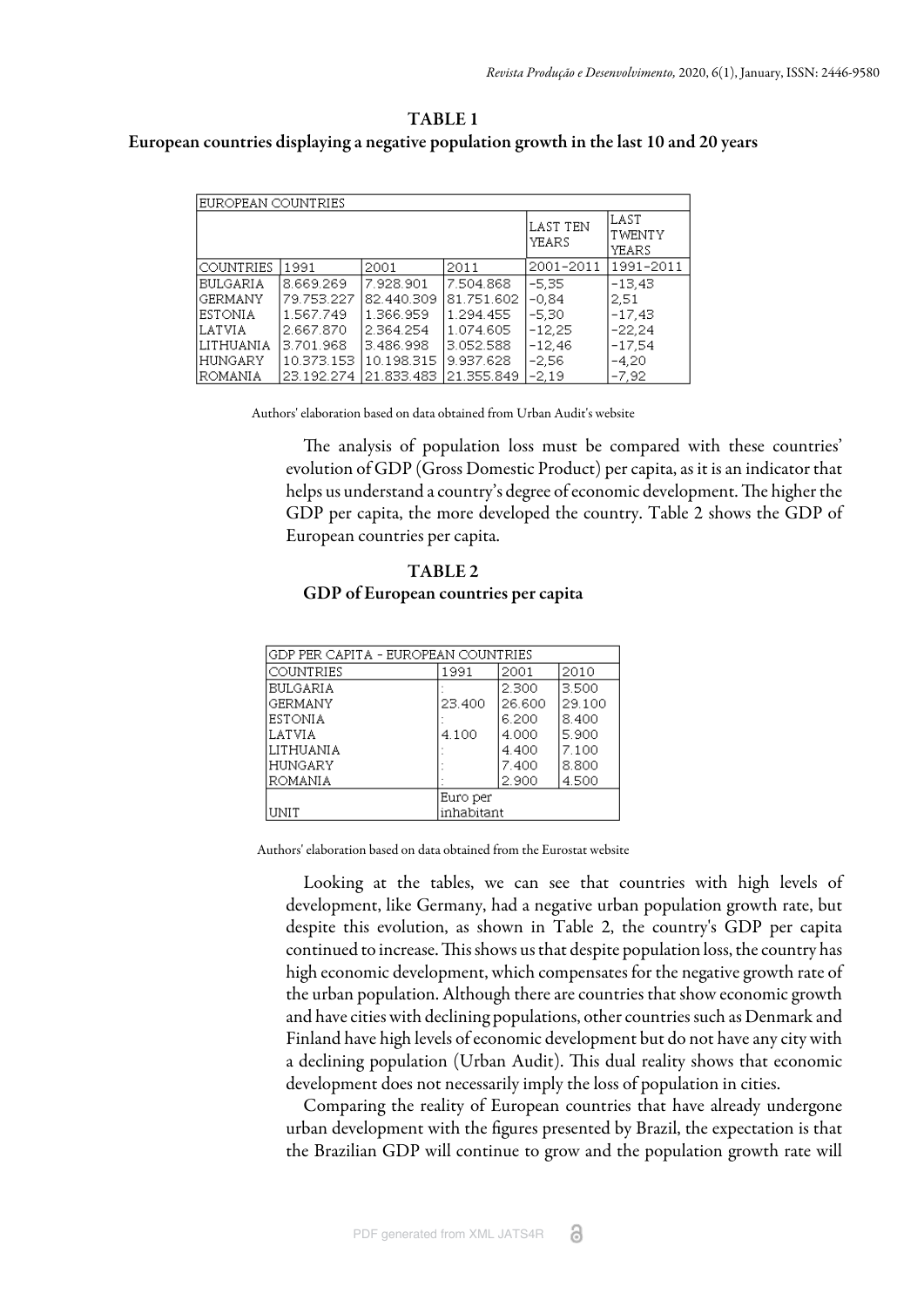decrease, which may mean that in the near future, the population of a larger number of Brazilian cities will decline.

# 4. ECONOMIC AND DEMOGRAPHIC TRAJECTORY IN BRAZIL

Before analyzing the cities that have lost population in Brazil, it is important to understand more deeply some of the main economic transformations that the country has experienced, as these transformations may be correlated with the explanations of migration and the population loss presented by some Brazilian cities.

We start with the last great economic cycle of the colonial period - coffee production in the second half of the 19th century. Its production was mainly concentrated in the southeast region of the country, more precisely, in the states of Rio de Janeiro and São Paulo; consequently, the region became the country's economic hub, attracting many immigrants seeking employment in coffee plantations. This last great economic cycle is defined by Martine  $\&$ McGranahan (2010) as the starting point of the country's early urbanization process.

The economic crash of 1929 caused a decline in the country's coffee industry. However, this crisis did not mean that the Brazilian economy was in decline; on the contrary, the basic conditions (population and capital concentration) led Brazil to establish a new source of economic dynamism and urban concentration, industrialization ([Martine & Mcgranahan, 2010](#page-16-1)), a phenomenon that intensified since 1950.

Industrialization marked the Brazilian economy, migrations, and demography, as there was an intense migratory flow to the cities, especially of the rural population, which led to an urban concentration motivated by the demand for industrial labor. Therefore, [Baeninger \(2011\)](#page-15-5) considers industrialization the main determinant of the country's internal migrations, which marked the urbanization process in Brazil.

[Martine & McGranahan \(2010\)](#page-16-1) claim that the country, therefore, underwent an "early urban transition" in 1950, with 36% of Brazilians already living in urban areas at that time, unlike African (15%) and Asian (17%) urban populations. These figures reveal the rapid urbanization process that the country has undergone. In Europe and North America, urbanization levels at the time had reached 51% and 64%, respectively ([Martine & Mcgranahan, 2010\)](#page-16-1). In addition to urban concentration, the decline in the mortality rate and high levels of fertility led to new rates of demographic growth in Brazil, where the population rose from 41 million inhabitants in 1940 to 70 million in 1960.

The 1960s were marked by important political and social transformations, notably the 1964 military coup, which led to the imposition of conservative modernization, which focused on technical, agricultural, and industrial improvements ([Martine & Mcgranahan, 2010\)](#page-16-1). Another important event of the period was the transfer of the country's capital to Brasilia, which is located in the Center-West region, resulting in a large migratory flow.

All these processes show a clear and progressive intensification of urbanization and population concentration in the most economically attractive cities. In a few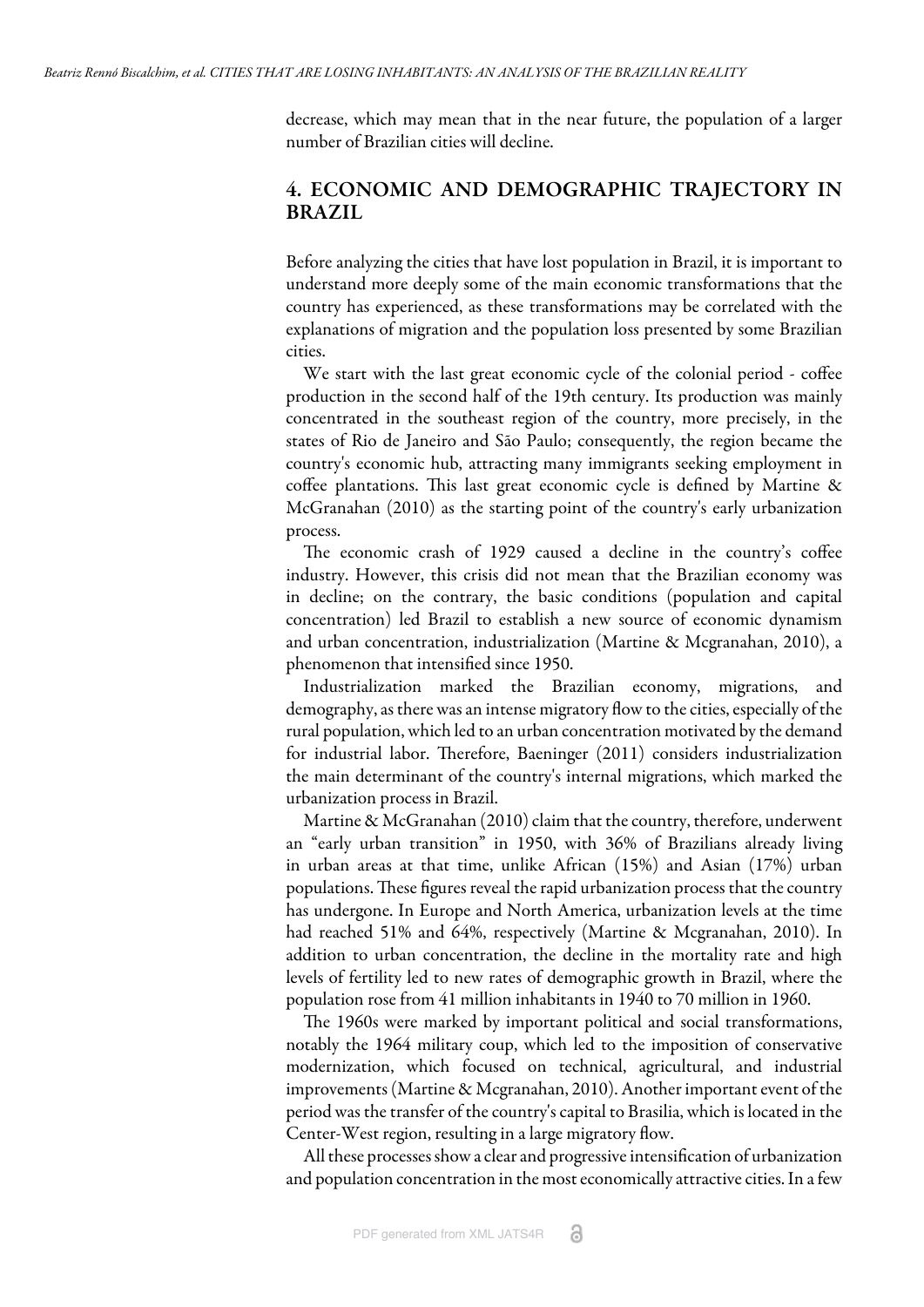years, Brazil has undergone an urbanization process that had taken a long time in developed countries ([Martine & Mcgranahan, 2010\)](#page-16-1).

The 1970 census was the first to identify a greater urban population than rural population ([Figure 1](#page-7-0)), and it revealed the beginning of a generalized process of decreased fertility in Brazil as well ([Rigotti & Cunha, 2012](#page-17-11)). This period saw the beginning of the end of the trend of accelerating demographic growth.

Additionally, it is during this period that there was a decrease in the relative importance of the main areas of immigration (with the exception of Maranhão, Minas Gerais, Espírito Santo, Santa Catarina, and Rio Grande do Sul). Rio de Janeiro lost importance as a migration area, but São Paulo continued to play an important role as a pole of population attraction during the period.

<span id="page-7-0"></span>

#### FIGURE 1 Evolution of population distribution IBGE based on data from official censuses. Consultation performed in 2015

In the 1980s, the country recorded the worst economic performance in its history, and according to [Martine \(1994\),](#page-16-15) it was marked by two processes: the reduction of the population concentration due to industrial decentralization and relocation to smaller cities, which started in the previous decade, and a reduction of population growth due to the definitive fall in the fertility rate. [Martine](#page-16-15) [\(1994\)](#page-16-15) highlights five reasons for the decrease in population concentration: delayed effects of industrial decentralization; adoption of patterns of behavior associated with counter-metropolization; cumulative effects of a long process of interiorization, which resulted in a more balanced urban network; impacts of the crisis on the reduction of the migratory movement; and the impact of falling fertility on the growth rate of migrants.

Migrations from the 1990s to the present day are marked by the reduction of long-distance flows, migratory recovery of spaces with negative migratory levels, mainly in the northeastern states, and the emergence and consolidation of migrant absorption hubs. All these factors are associated with the spatial decentralization of industry. The Southeast still presents positive levels of migration, and the Northeast, negative levels, but with numbers much less noticeable than in the previous decades ("migratory recovery").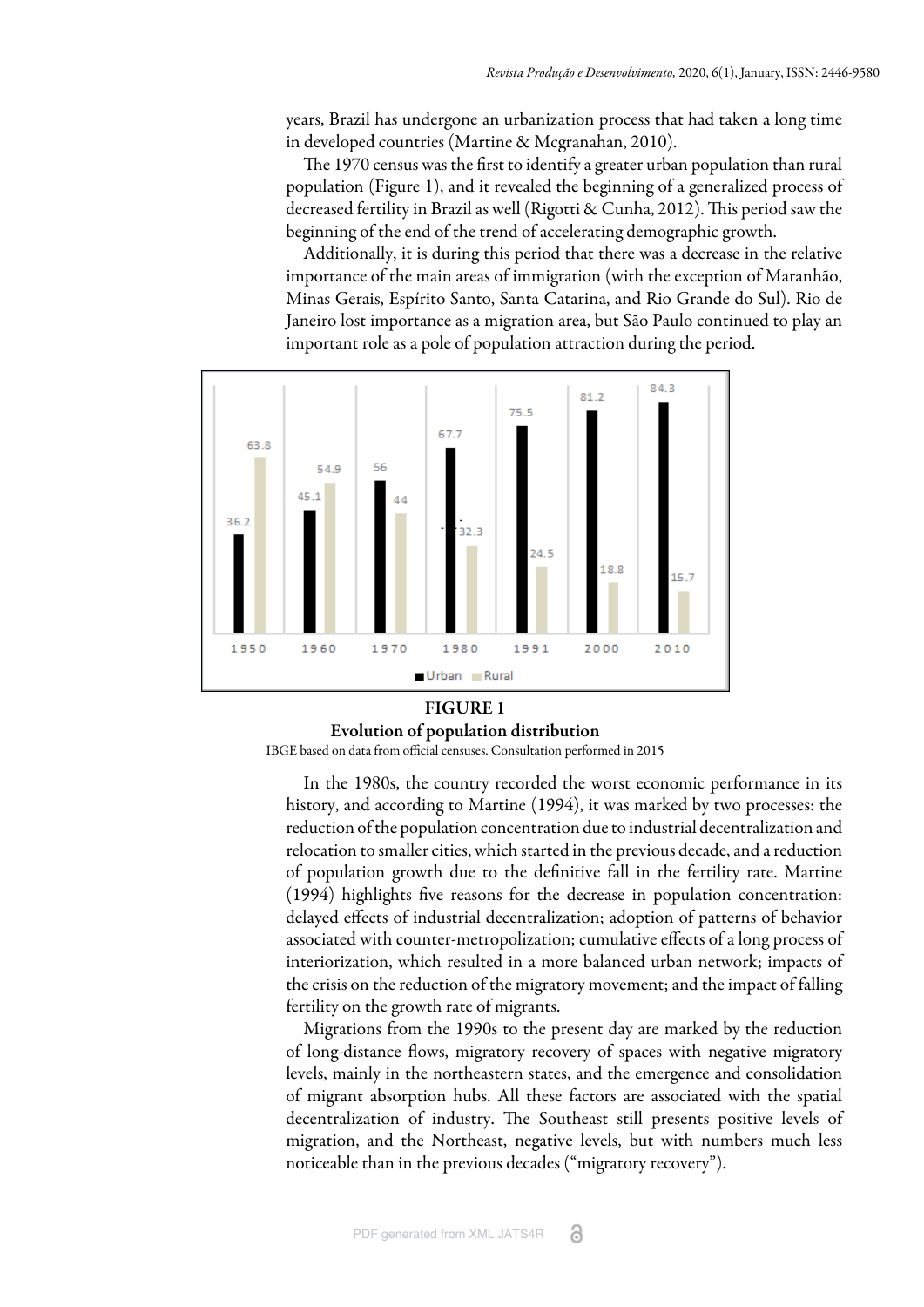With this brief overview of the country's economic trajectory, it is possible to understand which regions have the greatest degree of migratory attractiveness and how the population and economic dynamics behaved over the years in Brazil. These factors may explain the reasons for the population loss registered in some Brazilian cities, which will be presented in the following sections.

# 5. MATERIAL AND METHODS

Brazil is the fifth largest country in the world. Its population in 2010, according to IBGE (Brazilian Institute of Geography and Statistics), was 190.732.694 inhabitants; of these, 84% [i] live in urban areas. In the same year, Brazil had 5.565 cities spread across five regions. [Figure 2](#page-8-0) identifies the regions, the Brazilian states, and their capitals.

<span id="page-8-0"></span>

# FIGURE 2 Regions and states of Brazil

Brazil's early urban transition: what can it teach urbanizing countries? ([Martine & Mcgranahan, 2010](#page-16-1))

The first step in the investigation was to identify which Brazilian cities showed population decline. For this, we researched the cities that presented this decline in the [IBGE](#page-18-4) official censuses between 2000 and 2010. The data collected for the Brazilian cities took into account only the urban population.

We identified 377 cities that showed a decline in the number of inhabitants between 2000 and 2010, distributed among the five regions of Brazil. After this first screening, we expanded our analysis to their population history from 1970 to 2010. [[ii\]](#page-18-5) In this way, we were able to identify that between 1970 and 2010, five cities showed persistent decline, that is, they presented three or more consecutive periods of decline, 53 cities presented life cycle behavior, and 319 cities faced a recent loss of inhabitants. [Table 3](#page-9-0) separates cities with population decline by type of behavior and by region of Brazil, and [Table 4](#page-9-1) shows the loss of inhabitants, in absolute numbers, of the 377 cities with population decline by region of the country.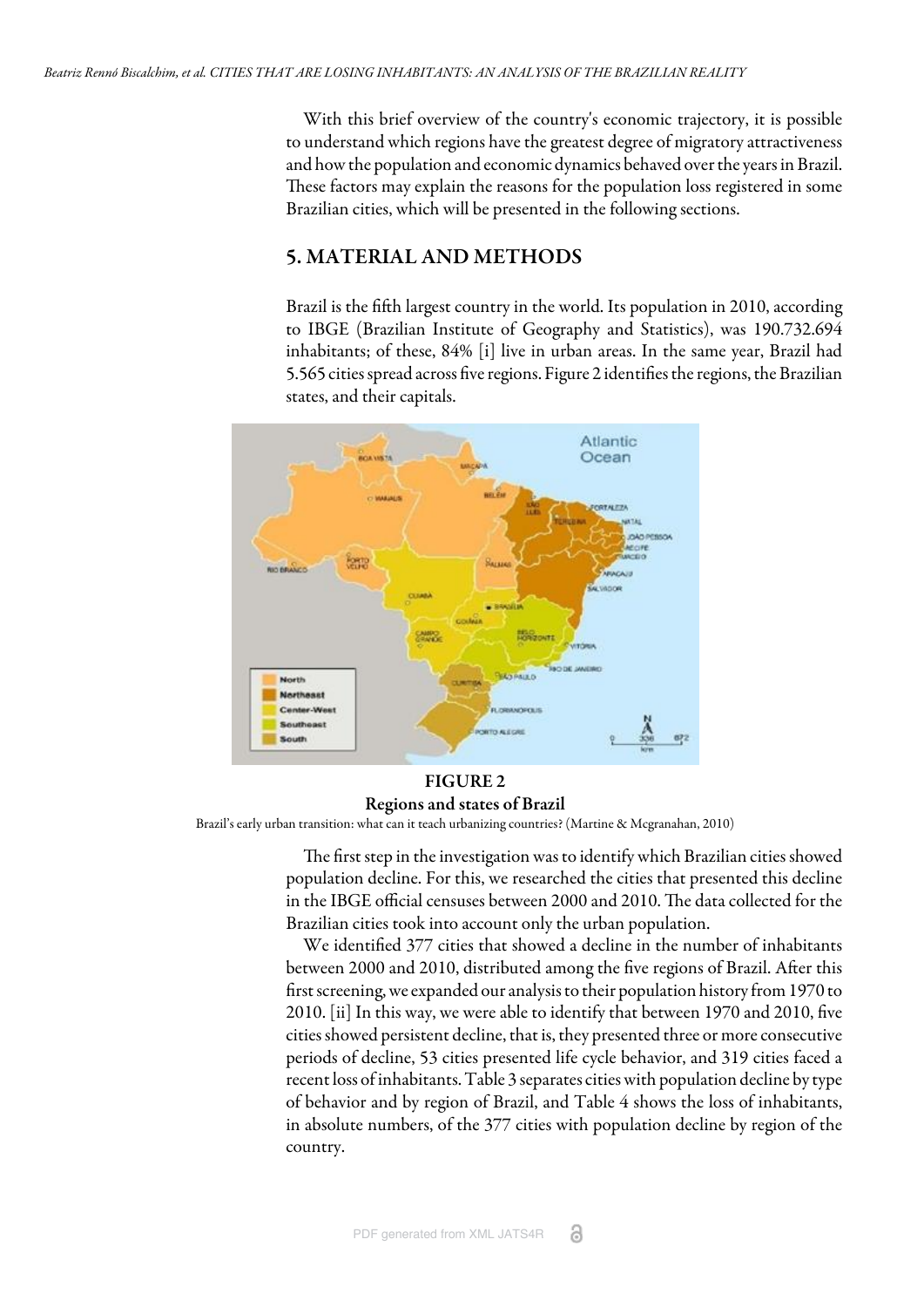#### <span id="page-9-0"></span>TABLE 3 Number of cities displaying population decline behavior by region

| IREGION     | LIFE  | PERSISTENT | RECENT  |
|-------------|-------|------------|---------|
|             | CYCLE | DECLINE    | DECLINE |
| NORTH       |       |            | 23      |
| NORTHEAST   | 6     |            | 86      |
| SOUTHEAST   | 24    |            | 60      |
| CENTER-WEST | 10    |            | 61      |
| SOUTH       |       | ੨          | 89      |

Authors' elaboration (2015) based on data taken from the IBGE website

#### <span id="page-9-1"></span>TABLE 4 Number of inhabitants in cities losing population by region

| REGION      | URBAN<br>POPULATION<br>IN 2000 | URBAN<br>POPULATION<br>IN 2010 | <b>ABSOLUTE</b><br><b>DIFERENCE</b> |
|-------------|--------------------------------|--------------------------------|-------------------------------------|
| NORTHEAST   | 845.346                        | 788.143                        | $-57.203$                           |
| NORTH       | 166.956                        | 154.897                        | $-12.059$                           |
| SOUTHEAST   | 1.390.931                      | 1.249.160                      | $-141.771$                          |
| CENTER-WEST | 396.063                        | 358.863                        | $-37.200$                           |
| SOUTH       | 1.449.876                      | 1.396.657                      | $-53.219$                           |
| Itotal      | 4.249.172                      | 3.947.720                      | -301.452                            |

Authors' elaboration (2015) based on data taken from the IBGE website

After identifying the cities that showed behavior in accordance with the life cycle theory or the persistent decline theory, the analysis focuses on the core reasons for this population loss in each region. The following section is dedicated to this analysis.

# 6. RESULTS AND DISCUSSION

#### *Center-West*

The Center-West region consists of the states of Goiás, Mato Grosso, Mato Grosso do Sul, and the Federal District. The relocation of Brazil's capital from Rio de Janeiro to Brasília in 1960 caused major change in the region. The construction of roads and railways was intense, and it generated an increase in the population. The total area of the region is  $1.612.077,2 \text{ km}^2$ , and is the second largest Brazilian region by territory. The economy of the Brazilian Center-West is based on the primary sector with livestock (the largest cattle herd in the country), agriculture, and mineral exploration, and the tertiary sector with the major development of civil construction.

The Center-West had 466 cities in 2010 [\(IBGE\)](#page-18-4). Of these, 73 showed a decrease in population between 2000 and 2010, with 10 of them presenting life cycle behavior between 1970 and 2010. Two cities showed persistent decline between 1980 and 2010. Of the states in the region, only Brasília had no cities with population decline. Mato Grosso do Sul and Mato Grosso presented only one city in each state with an evolution pattern of the life cycle type, namely, Camapuã and Porto dos Gaúchos. The state of Goiás had eight cities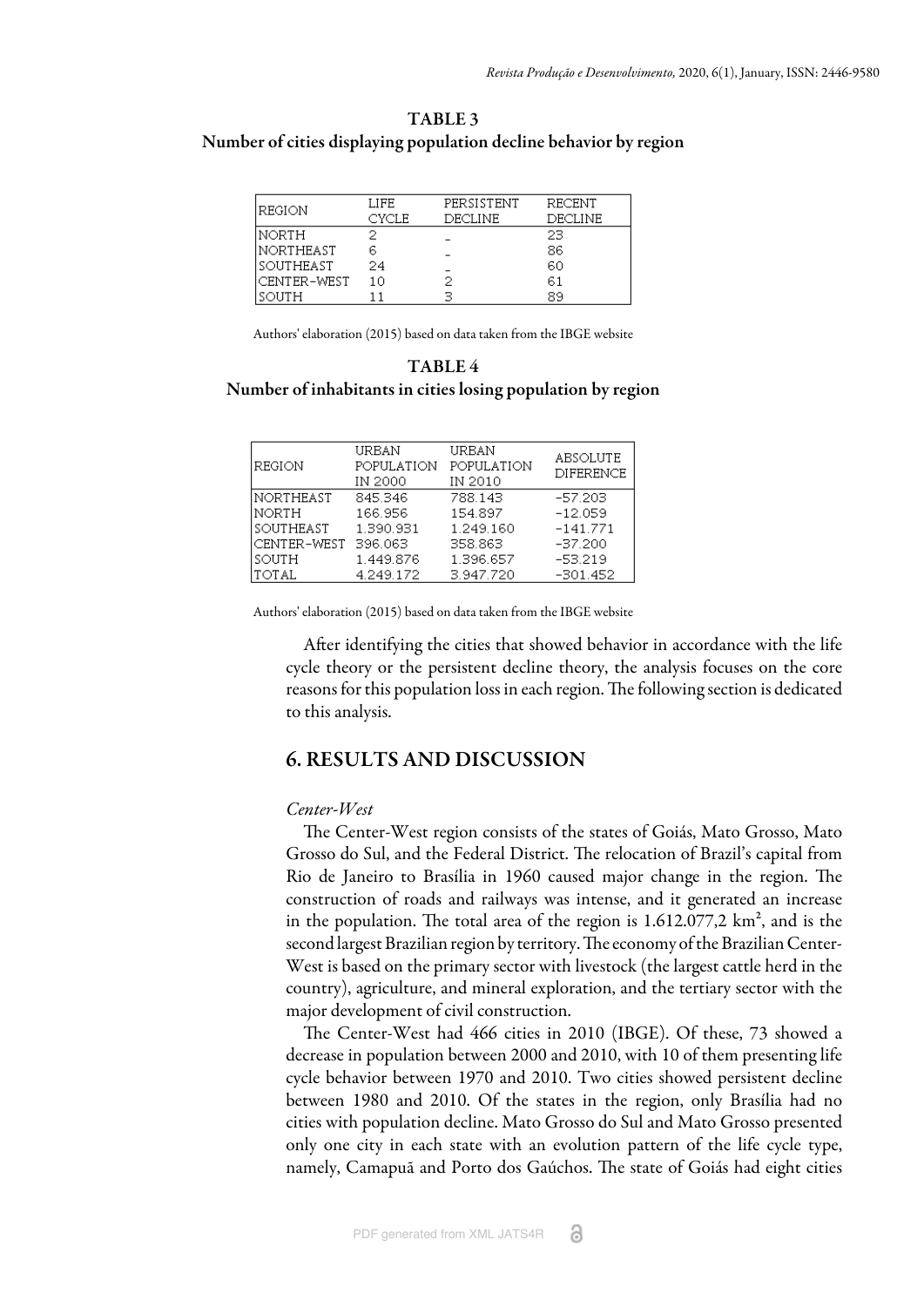presenting the life cycle evolution, namely, Amorinópolis, Aurilândia, Fazenda Nova, Israelândia, Moiporá, Santa Cruz de Goiás, Santa Rosa de Goiás, and São Miguel do Araguaia, and two cities with persistent decline between 1980 and 2010, Formoso and Goiás.

Among the factors that explain these results, economic transformations are the most striking. The construction of Brasília motivated migrations to the country's new capital. In addition, the region was also highly sought after for mining. This exploitative activity, however abundant, fluctuates, so the population attracted by mining varies according to the investments made by large mining companies.

The city of Goiás, which also presented persistent decline, was the capital of the respective state until 1937, when it was transferred to Goiânia. In 2001, the city was recognized by UNESCO as a Historical, Cultural, and Environmental Heritage site of Humanity for its architecture and cultural traditions. The relocation of the state capital was one of the major causes of population loss in the city, causing an economic and social crisis ([Siqueira & Vianaa, 2013](#page-17-12)).

In addition to the economic transformations, we can say that the city of Santa Rosa de Goiás presented as a satellite city as it is located in the metropolitan region of the state capital, which may explain its life cycle dynamics and, to a degree, the attractiveness of the capital. Below, [Figure](#page-10-0) [3 p](#page-10-1)resents the population values of the states of the Center-West that presented a population evolution of the [life cycle](#page-10-0) and [persistent decline](#page-10-1) types.

<span id="page-10-0"></span>

<span id="page-10-1"></span>FIGURE 3 Life Cycle and Persistent Decline in the Center-West Region



#### FIGURE 3

Life Cycle and Persistent Decline in the Center-West Region

Authors' elaboration (2015) based on data taken from the IBGE website

*South*

The South region is composed of three states: Paraná, Santa Catarina, and Rio Grande do Sul. With an area of 576.409,6 km², it is the smallest region in Brazil.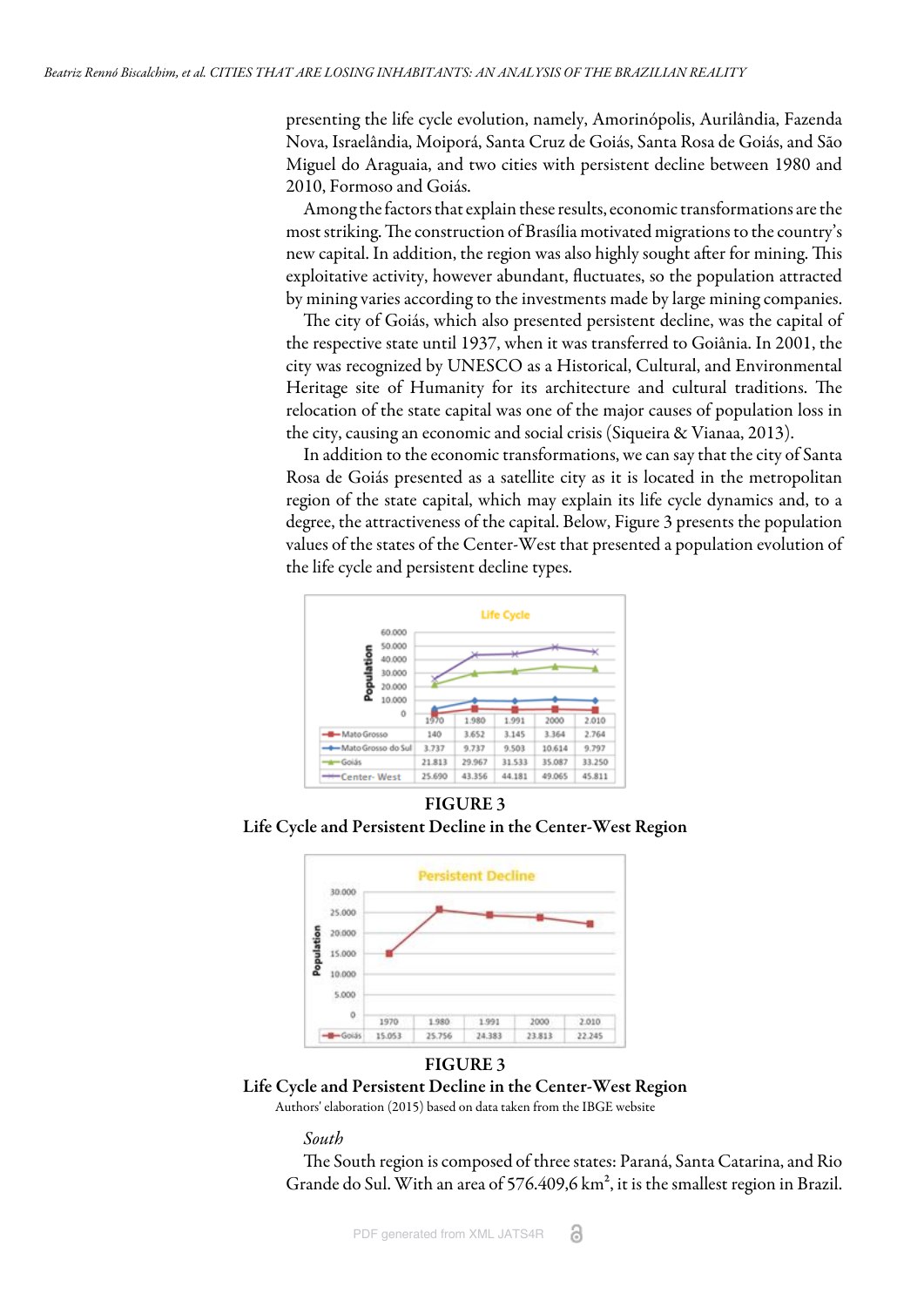Although the tertiary sector generates most of the region's economic income, the South is characterized by major activity in several areas. It is the second largest industrial center in the country, predominantly in the textile and automobile industries. In the primary sector, it has activities in agriculture, where it accounts for more than half of Brazil's grain production.

In 2010 ([IBGE\)](#page-18-4), the Southern region had 1.188 cities. Of these, 103 presented population loss between 2000 and 2010; 11 of these cities showed life cycle behavior between 1970 and 2010, and three cities presented persistent decline from 1980 to 2010. Of the three states that make up the region, only Santa Catarina did not have cities with population loss from 2000 to 2010.

The state of Paraná has four cities where the life cycle phenomenon was observed between 1970 and 2010: Francisco Alves, Rio Bom, Santa Mariana, and Guapirama. Three cities showed persistent decline between 1980 and 2010: Formosa do Oeste, Grandes Rios, and São João do Ivaí. The state of Rio Grande do Sul presented seven cities with the life cycle pattern between 1970 and 2010: Cambará do Sul, Dona Francisca, General Câmara, Iraí, Marcelino Ramos, Rio Pardo, and Santa Barbara do Sul.

Economic changes, namely the search for job opportunities, explain these migrations. The inhabitants of the South region of the country moved to nearby cities with better conditions of life, work, and study, among others. [Figure](#page-11-0)[4](#page-11-1) presents the population values of the states of the South region that presented a population evolution of the [life cycle](#page-11-0) and [persistent decline](#page-11-1) types.

<span id="page-11-0"></span>

<span id="page-11-1"></span>



#### FIGURE 4.

Life Cycle and Persistent Decline in the South Region Authors' elaboration (2015) based on data taken from the IBGE website

*Southeast*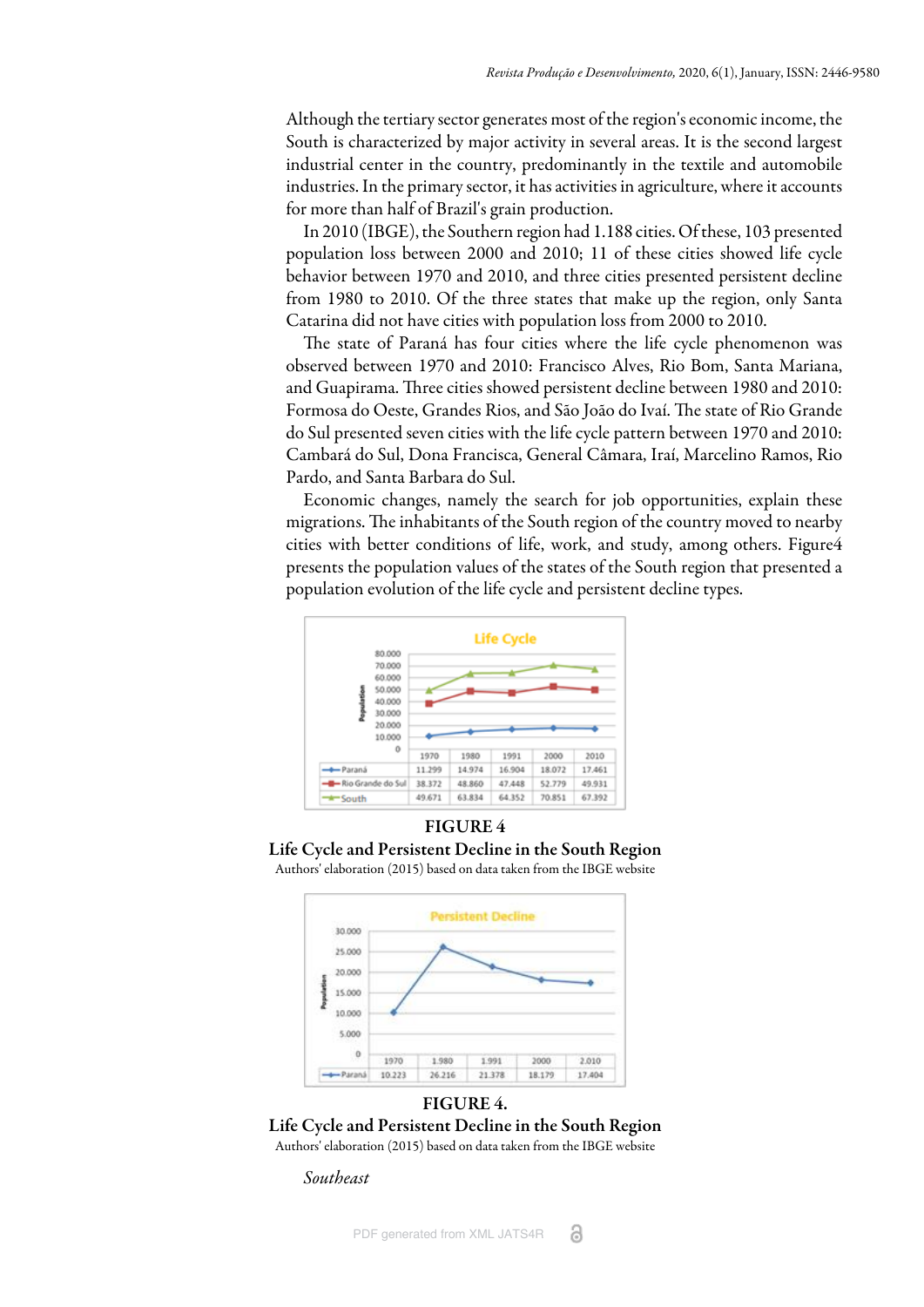The Southeast region is the richest and most populous in Brazil. Its states are Espírito Santo, Minas Gerais, Rio de Janeiro, and São Paulo. Despite being the most populous region in the country, it occupies only 11% of the national territory. The economy is based on the secondary sector, with a strong presence of the automobile industry, household appliances, machinery, metallurgy, and technology; the tertiary sector is the second biggest employer in the region. The primary sector is also present with mechanized agriculture in the interior of Minas Gerais and São Paulo, and mineral exploration in Rio de Janeiro. In 2010 [\(IBGE\)](#page-18-4), the region had 1.668 cities. Of these, 84 cities showed a decrease in population between 2000 and 2010 [\(IBGE\)](#page-18-4), with 24 of them displaying life cycle behavior between 1970 and 2010, and none showing persistent decline behavior. Only the states of Minas Gerais and São Paulo had cities with behavioral patterns of the life cycle type between 1970 and 2010. The states of Rio de Janeiro and Espírito Santo showed only a recent decline (between 2000 and 2010).

The state of Minas Gerais had 18 cities with the life cycle pattern: Biquinhas, Bom Jardim de Minas, Cedro de Abaeté, Estrela do Indaiá, Joanésia, Dores do Indaiá, Marilac, Monjolos, Morro da Garça, Nanuque, Resplendor, Rio Manso, Rubelita, São João do Oriente, Serra da Saudade, Tapiraí, Umburatiba, and Vargem Bonita. The state of São Paulo had six cities with the life cycle pattern: Aparecida d´Oeste, Gália, Irapuru, Muruntinga do Sul, Piquete, and Populina.

The Southeast region is the richest and most developed in the country. Therefore, the region attracts the most immigrants from all parts of Brazil. For this reason, internal migration in the region occurs between cities in the Southeast and is motivated mainly by economic factors, namely the search for better jobs and life opportunities. Analyzing the cities in the region, we noticed that many of them became independent at an early stage, that is, they separated from other cities and became autonomous, but this process of independence did not consider the future socioeconomic viability of these new cities. This is the case in the city of Monjolos in Minas Gerais ([Tameirão & Nogueira, 2013](#page-17-13)). In addition, cities like Joanésia, Rio Manso, São João do Oriente, and Piquete were affected by the satellite effect because they are located in metropolitan regions of their states. This may explain the population decline in these cities and the degree of attractiveness of their respective capitals. [Figure 5](#page-14-0) shows the population values of cities in the Southeast that presented a behavioral pattern of the life cycle type. *North*

The Northern region of Brazil is the most extensive, with 3.869.637 km<sup>2</sup>, and it includes seven states: Acre, Amapá, Amazonas, Pará, Rondônia, Roraima, and Tocantins. In addition to being the largest territorial region, the two largest states in Brazil are also located there: Amazonas and Pará. The region's economy is based on activities in the primary sector such as plant and mineral extraction. Agriculture and livestock are also prominent in the region. In the secondary sector, however, there are a few isolated industries, usually subsidized, related to agricultural products or extraction. These industries brought strong migration to the North of the country thanks to the creation of the Manaus Free Trade Zone.

According to the last census conducted in 2010 by [IBGE](#page-18-4), the Northern region had 449 cities. Of these, 25 cities showed population loss from 2000 to 2010 [\(IBGE, 2000 and 2010\)](#page-18-4), with only two cities showing life cycle behavior between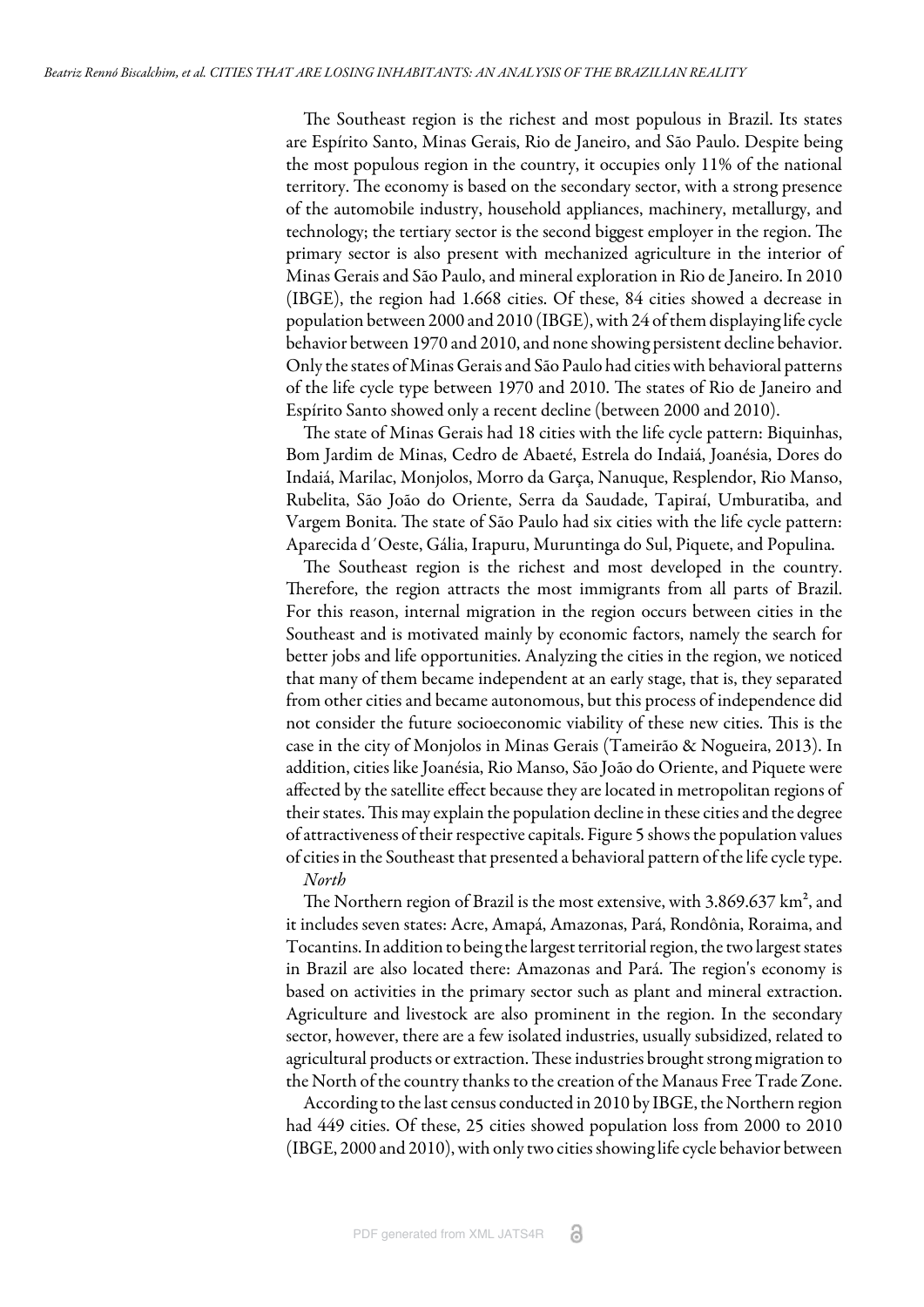1970 and 2010. No city in this region presented persistent decline during the period studied.

The two cities with life cycle behavior are located in the state of Tocantins: Araguacema and Nazaré. The explanatory factors for the population loss of these two cities are directly connected with economic transformations. The North region is one of the regions that lost the most population to other states, mainly the Southeast region, due to its better economic conditions. [Figure 5](#page-14-0) aggregates the population values of these two cities with life cycle behavior in the North region.

#### *Northeast*

The Northeast region is the third largest region in Brazil, and it contains the largest number of states, nine: Alagoas, Bahia, Ceará, Maranhão, Paraíba, Pernambuco, Piauí, Rio Grande do Norte, and Sergipe. Its total area is 1.561.177  $km<sup>2</sup>$ . The region's economy is based mainly on the secondary sector, sugar production and oil refining in particular. This intense industrialization occurred due to the departure of industries from the Southeast to the Northeast. The primary sector also plays a part in the economy with agriculture, livestock, and mineral extraction.

The region contained 1.794 cities in 2010 ([IBGE](#page-18-4)). Of these, 92 cities showed population loss from 2000 to 2010 [\(IBGE\)](#page-18-4), and of these, 6 cities showed life cycle behavior between 1970 and 2010. No city had a persistent decline in population. Only three states in the region displayed a life cycle pattern of behavior: Bahia, with the cities of Conceição do Almeida, Contendas do Sincorá, Gongogi, and Una, Maranhão, represented by the city of Poção da Pedra, and finally, Paraíba, with the city of Rio Tinto.

Economic transformations largely explain the loss of inhabitants in the region. These transformations have been occurring since 1940, when the coffee cycle began in Brazil. The Southeast region developed the most during this period, attracting, for this reason, many migrants from all regions of Brazil, but mainly the Northeast. In 1970, the Federal Government launched social and economic incentives in order to boost the region, but this development occurred in an irregular manner since it depended on several poorly planned political and social factors [\(Silva, 2012\)](#page-17-14).

The Northeast is the region that loses the most population to other states, but this situation has been changing because there is a return flow to the region, motivated by industrialization, which began to move from the Southeast region. The fact that the city of Rio Tinto in Paraíba is located in the metropolitan region of the state capital, João Pessoa, may explain the population loss of the city, given the degree of attractiveness of the capital, which is in accordance with the process described by [Marine & McGranahan \(2010\)](#page-16-1) of rapid and intense urbanization in Brazil. [Figure 5](#page-14-0) shows the population values of cities that presented life cycle behavior in the Northeast region.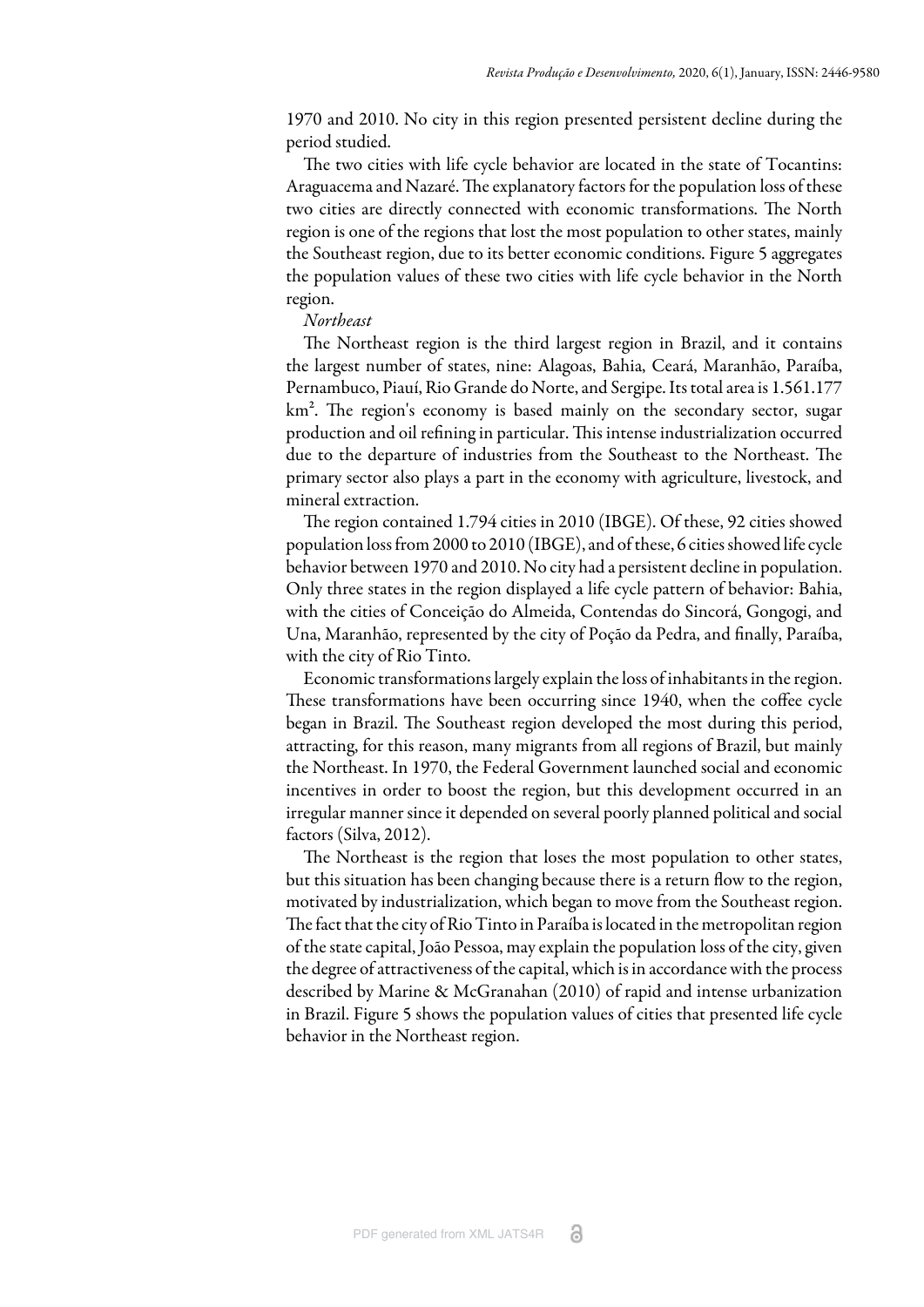<span id="page-14-0"></span>

FIGURE 5 Life Cycle in the Southeast, North and Northeast Regions

Authors' elaboration (2015) based on data taken from the IBGE website

# 7. CONCLUSION

Brazil is a vast country that has undergone a rapid and recent urbanization process, a consequence of industrialization. This process was a principal determinant of internal migration in the country, where cities with a higher level of attraction captured a large number of citizens, forming large urban agglomerations, while less attractive cities began to lose inhabitants.

These cities with declining populations are a reality worldwide, and in Brazil, they have been identified in some states. Numerically, approximately 7% of Brazilian cities showed an urban decline, and they represented a loss of 9% of inhabitants in the 377 cities identified with population loss between 2000 and 2010. In comparison, in 18 European countries with cities that are losing population (considering those with more than 60 thousand inhabitants), 21% of those cities (183 cities) showed a population decline between 2001 and 2011 (Urban Audit). This corresponds to a loss of 4% of the number of inhabitants. Although direct comparisons cannot be made because the picture presented in this article for Brazil includes small cities and the data available for Europe does not, the number of residents who left European cities was around 1.65 million, while in Brazil, the cities lost only approximately 300 thousand inhabitants. Therefore, it can be considered a phenomenon that has affected Europe in a much more accentuated way, with Brazil still at an early stage in this process of demographic transition.

Among the primary stimuli for the Brazilian results were economic transformations. These transformations also primarily cause migration, since the population moves to regions with better conditions of habitability, life, services, and employment, among others.

Still dealing with economic transformations, we can highlight the appearance of satellite cities; a phenomenon also identified in the case of Brazil. These cities lose residents to nearby cities that are better equipped with public services, among others.

The sharp drop in the birth rate can be added to all these causes. By 2025, 70% of Brazil's population will be at working age, but after that period, the age pyramid will be inverted and the Brazilian population will become older.

This scenario of low Brazilian population growth foresees a future where more Brazilian cities may experience population loss. Therefore, thinking about strategies to reduce this decline is very important for cities, since they receive state funding, namely the Municipality Participation Fund, which is calculated based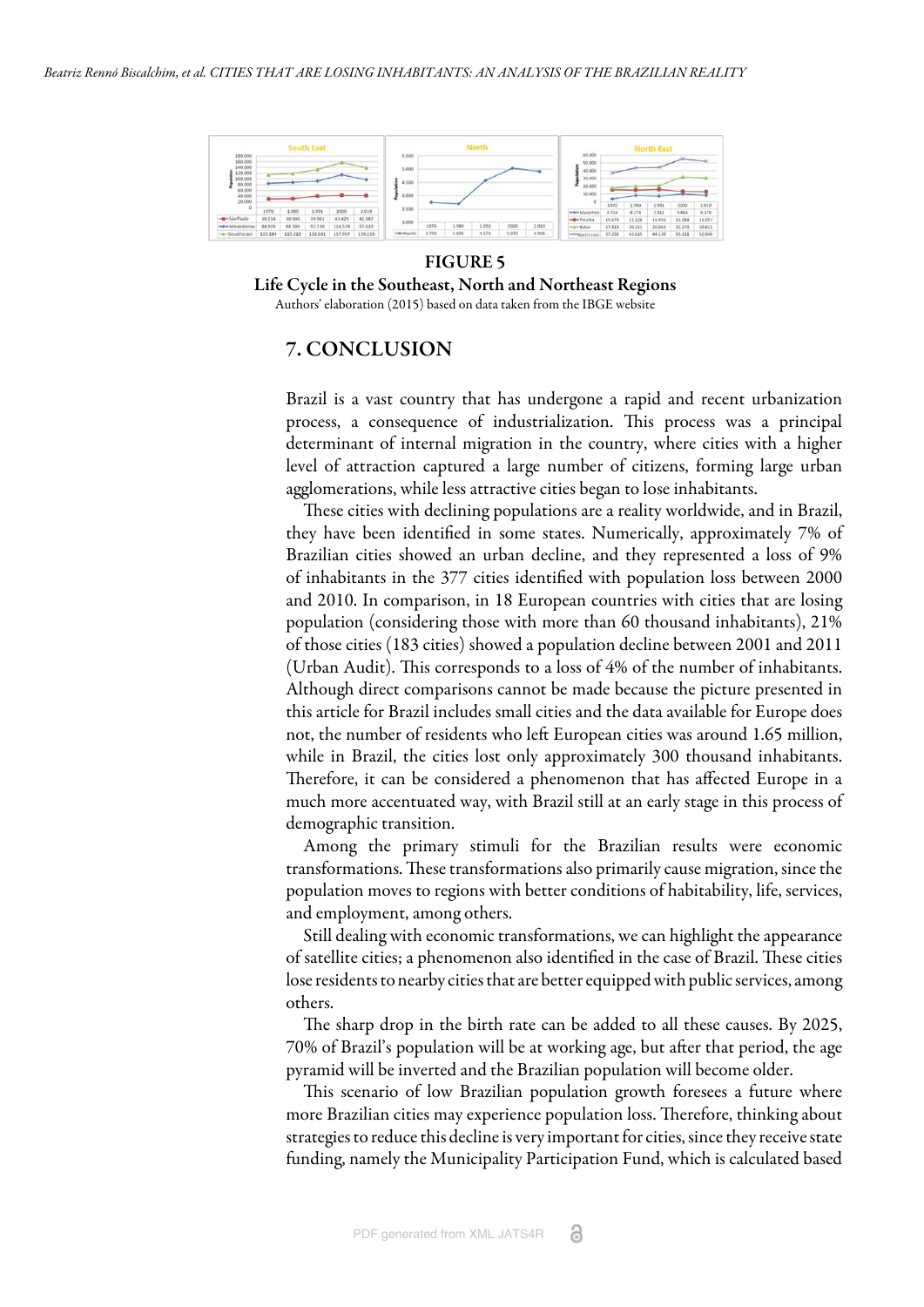on the number of inhabitants of each city. Therefore, retaining the population is a conditioning factor for the survival of some Brazilian municipalities.

Despite this, looking at the panorama presented by the countries of Europe and comparing it with the development process that Brazil is undergoing, we can state that the more developed the country, the greater the probability of finding cities losing inhabitants, although this is not inevitable. Despite the negative population growth rates of some European countries--a consequence of economic transformations, migration, and the fall in the fertility rate, among other factors--some of these countries continued to show GDP growth per capita at constant values, that is, despite population loss, countries continued to grow.

Looking at Brazil's future, we can anticipate that although more cities will experience population loss, the country's economic development rates should continue to increase. To ascertain comprehensively how the population in Brazil will evolve, further investigation on the subject will be necessary. This paper is just a first step toward presenting a general panorama of the demographic evolution of Brazilian cities, and it offers insight into the future population prospects of the country. A more detailed investigation will complement the present analysis and allow for further discussions on the topic, which will assist in future decisionmaking.

# Acknowledgments

The authors are pleased to acknowledge financial support from Fundação para a Ciência e a Tecnologia (Grant UIDB/04007/2020).

#### 6. REFERENCES

- <span id="page-15-3"></span>Anderson, J. S. N., & Schneider, S. (2015). Brazilian demographic transition and the strategic role of youth. Espace populations sociétés, 2–3, p.20. https:// doi.org/10.4000/eps.5774.
- <span id="page-15-0"></span>Audirac, I. (2018a). Introduction: Shrinking Cities from marginal to mainstream: Views from North America and Europe. Cities, 75, 1–5. https:// doi.org/10.1016/j.cities.2017.10.012.
- <span id="page-15-1"></span>Audirac, I. (2018b). Shrinking cities: An unfit term for American urban policy? Cities, 75, 12–19. https://doi.org/10.1016/j.cities.2017.05.001.
- <span id="page-15-5"></span>Baeninger, R. (2011). Migrações internas no Brasil século 21: evidências empíricas e desafios conceituais. In J. M. P. Cunha (Eds.), Mobilidade espacial da população: desafios teóricos e metodológicos para o seu estudo (pp. 71–93). Campinas: Núcleo de Estudos de População – Nepo/Unicamp.
- <span id="page-15-2"></span>Barreira, A. P., Nunes, L. C., Guimarães, M. H., & Panagopoulos, T. (2019). Satisfied but thinking about leaving: The reasons behind residential satisfaction and residential attractiveness in shrinking Portuguese cities. International Journal of Urban Sciences, 23(1), 67–87. https:// doi.org/10.1080/12265934.2018.1447390.
- <span id="page-15-4"></span>Barreira, A.P., Ramalho, J. J. S., Panagopoulos, T., & Guimarães, M. H. (2017). Factors driving the population growth and decline of Portuguese cities. Growth and Change, 48(4), 853–868. https://doi.org/10.1111/grow.12205.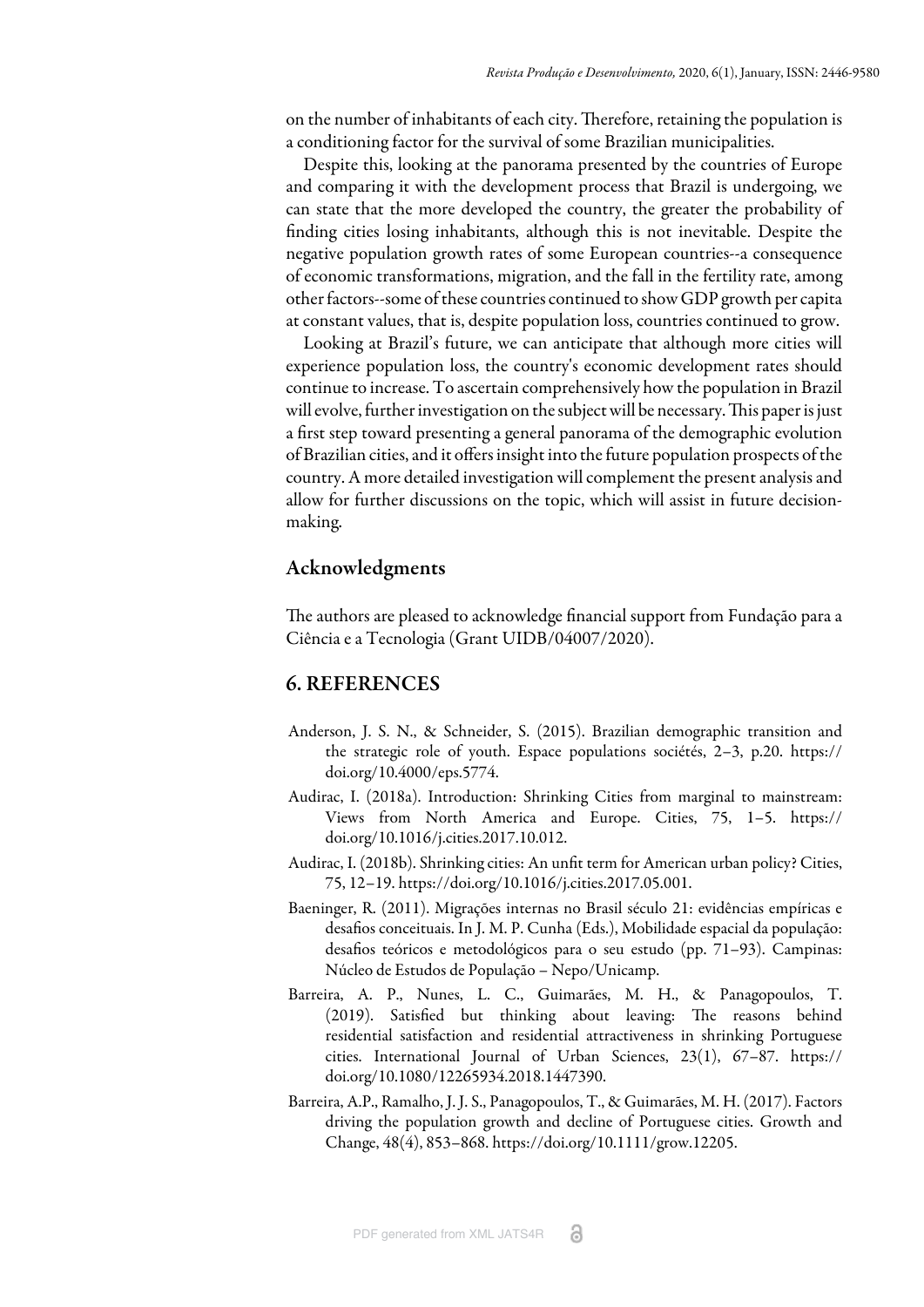- <span id="page-16-6"></span>Beauregard, R. A. (2009). Urban population loss in historical perspective: United States, 1820-2000. Environment and Planning A, 41(3), 514–528. https:// doi.org/10.1068/a40139a.
- <span id="page-16-10"></span>Blažek, J., Květoň, V., Baumgartinger-Seiringer, S., & Trippl, M. (2019). The dark side of regional industrial path development: towards a typology of trajectories of decline. European Planning Studies. https://doi.org/10.1080/09654313.2019.1685466.
- <span id="page-16-9"></span>Carvalho, J. A. M. (1997). Demographic dynamics in Brazil recent trends and perspectives. Brazilian Journal on Population Studies, 1, 5–23. Disponível em: http://www.abep.nepo.unicamp.br/docs/rev\_inf/ rebep\_ingles\_n1/vol1ing\_n1\_1997e1998\_1artigo\_5\_23.pdf.
- <span id="page-16-5"></span>Galster, G. (2019). Why Shrinking Cities Are Not Mirror Images of Growing Cities: A Research Agenda of Six Testable Propositions. Urban Affairs Review, 55(1), 355– 372. https://doi.org/10.1177/1078087417720543.
- <span id="page-16-3"></span>Giffoni, F., Gomellini, M. & Pellegrino, D. (2019). Human capital and urban growth in italy, 1981–2001. Review of Urban & Regional Development Studies, 31(1– 2), 77–101. https://doi.org/10.1111/rurd.12100.
- <span id="page-16-8"></span>Guimarães, M. H., Barreira, A. P., & Panagopoulos, T. (2015). Shrinking cities in Portugal – Where and why. Revista Portuguesa de Estudos Regionais, 40(3), 23– 41. Disponível em: http://www.apdr.pt/siteRPER/numeros/RPER40/40.2.pdf.
- <span id="page-16-11"></span>Haacke, H., Enßle, F., Haase, D., Helbrecht, I., & Lakes, T. (2019). Why Do(n't) People Move When They Get Older? Estimating the Willingness to Relocate in Diverse Ageing Cities. Urban Planning, 4(2), 53–69. https://doi.org/10.17645/ up.v4i2.1901.
- <span id="page-16-7"></span>Haase A., Wolff M., Rink D. (2018) From Shrinkage to Regrowth: The Nexus Between Urban Dynamics, Land Use Change and Ecosystem Service Provision. In: Kabisch S. et al. (eds) Urban Transformations. Future City, vol 10. Springer, Cham. https://doi.org/10.1007/978-3-319-59324-1\_11
- <span id="page-16-12"></span>Hesse, M. (2006). Suburbanization. In P. Oswalt (Ed.), Atlas of Shrinking Cities (pp. 96–97). Hatje Cantz: Ostfildern.
- <span id="page-16-14"></span>Jaroszewska, E. (2019). Urban shrinkage and regeneration of an old industrial city: The case of Wałbrzych in Poland. Quaestiones Geographicae, 38(2), 75–90. https:// doi.org/10.2478/quageo-2019-0023.
- <span id="page-16-2"></span>Kooiman, N., Latten, J., & Bontje, M. (2018). Human Capital Migration: A Longitudinal Perspective. Tijdschrift voor economische en sociale geografie, 109(5), 644 – 660. https://doi.org/10.1111/tesg.12324.
- <span id="page-16-4"></span>Mallach, A. (2017). What we talk about when we talk about shrinking cities: The ambiguity of discourse and policy response in the United States. Cities, 69, 109– 115. https://doi.org/10.1016/j.cities.2017.01.008.
- <span id="page-16-15"></span>Martine, G. (1994). A redistribuição espacial da população brasileira durante a década de 80. Texto para discussão, n. 329, IPEA: Brasília.
- <span id="page-16-1"></span>Martine, G. & Mcgranahan, G. (2010). Brazil´s early urban transition: what can it teach urbanizing countries? International Institute for Environment and development (IIED), UNFPA.
- <span id="page-16-13"></span>Merrilees, B., Miller, D., & Herington, C. (2013). City branding: A facilitating framework for stressed satellite cities. Journal of Business Research, 66(1), 37–44. https://doi.org/10.1016/j.jbusres.2011.07.021.
- <span id="page-16-0"></span>Metzger, J. T. (2000). Planned abandonment. The neighbourhood life-cycle theory and national urban policy. Housing Policy Debate, 11(1), 7–40. https:// doi.org/10.1080/10511482.2000.9521359.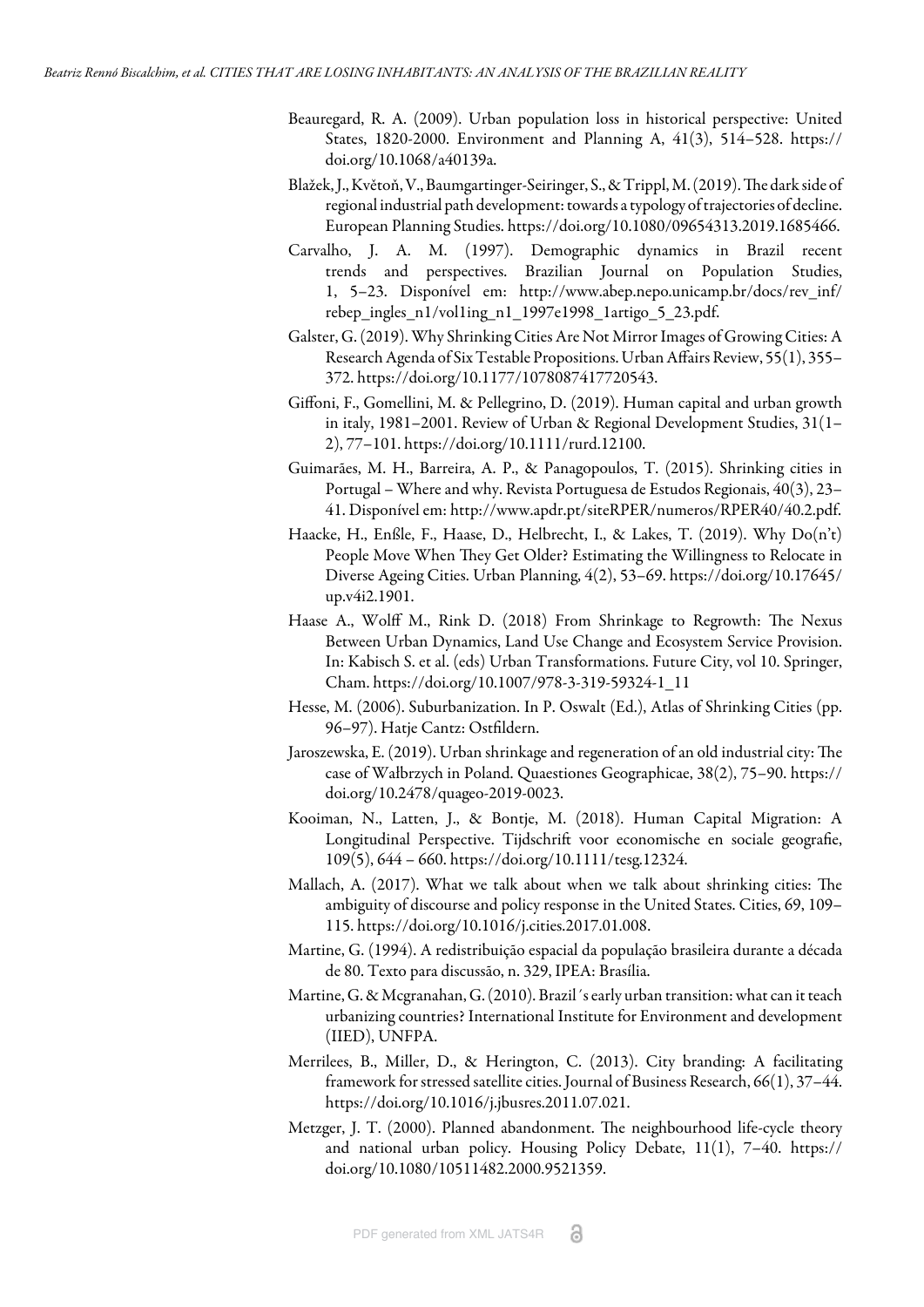- <span id="page-17-10"></span>Nelle, A., Großmann, K., Haase, D., Kabisch, S., Rink, D., & Wolff, M. (2017). Urban shrinkage in Germany: An entangled web of conditions, debates and policies. Cities, 69, 116–123. https://doi.org/10.1016/j.cities.2017.02.006.
- <span id="page-17-8"></span>OECD (2003). Low Fertility Rates in OECD Countries: Facts and Policy Responses. OECD Social, Employment and Migration Working Papers, Paris.
- <span id="page-17-0"></span>Oswalt, P. & Rieniets, T. (Eds.) (2006). Atlas of Shrinking Cities. Hatje Cantz Publishers.
- <span id="page-17-3"></span>Pallagst, K., Fleschurz, R., & Said, S. (2017). What drives planning in a shrinking city? Tales from two German and two American cases. Town Planning Review, 88(1), 2815–2828. https://doi.org/10.3828/tpr.2017.3.
- <span id="page-17-1"></span>Panagopoulos, T., Guimarães, M. H., & Barreira, A. P. (2015). Influences on citizens, policy preferences for shrinking cities: a case study of four Portuguese cities. Regional Studies Regional Science, 2(1): 140–169. https:// doi.org/10.1080/21681376.2015.1010225.
- <span id="page-17-4"></span>Park, Y. & LaFrombois, M. E. H. (2019). Planning for growth in depopulating cities: An analysis of population projections and population change in depopulating and populating US cities. Cities, 90, 237–248. https://doi.org/10.1016/ j.cities.2019.02.016.
- <span id="page-17-6"></span>Power, A., Plöger, J. & Winkler, A. (2010). Phoenix cities. The fall and rise of great industrial cities. Joseph Rowntree Foundation. Policy Press: Bristol – UK. https://doi.org/10.2307/j.ctt9qgqch.
- <span id="page-17-11"></span>Rigotti, J. I. R., & Cunha, J. M. P. (2012). A migração interna nos últimos 50 anos: (des)continuidades, rupturas e recrudescimentos. XI Reunión Nacional de Investigación Demográfica em México, Sociedad Mexicana de Demográfia (SOMEDE): Águas Calientes.
- <span id="page-17-2"></span>Rodríguez-Pose, A. (2018). The revenge of the places that don't matter (and what to do about it). Cambridge Journal of Regions, Economy and Society, 11(1), 189–209. https://doi.org/10.1093/cjres/rsx024.
- SEDHS (Secretária de Estado de Desenvolvimento Humano e Social) (2012). O que é transferência de renda? Disponível em: http://www.sedest.df.gov.br/direitos/oque-e-transferencia-de-renda.html.
- <span id="page-17-14"></span>Silva, C.M. (2012). O fluxo migratório baiano: uma análise a partir de indicadores socioeconômicos. III Simpósio Cidades Médias e Pequenas da Bahia, Feira de Santana – BA.
- <span id="page-17-12"></span>Siqueira, M. R, & Vianaa, M. L. T. W. (2013). A dimensão política do desenvolvimento do município brasileiro de Goiás – GO (1937–2001). XXVII Simpósio Nacional de História, Natal – RN.
- <span id="page-17-5"></span>Sousa, S. (2019). Local planning attitudes: Comparative content analysis of municipal director plans of shrinking Portuguese cities. Bulletin of Geography. Socioeconomic Series, 44(44), 81–91. https://doi.org/10.2478/bog-2019-0017.
- <span id="page-17-13"></span>Tameirão, K. A., & Nogueira, M. (2013). A Problemática do Desenvolvimento Socioeconômico nos Pequenos Municípios: Estudo de Caso da Pequena Cidade de Monjolos/MG, Brasil. In 14º Encontro de Geógrafos da América Latina Lima (pp. 1–20). Lima: Egal.
- <span id="page-17-7"></span>Turok, I., & Mykhnenko, V. (2007). The trajectories of European cities, 1960-2005. Cities, 24(3), 165–182. https://doi.org/10.1016/j.cities.2007.01.007.
- <span id="page-17-9"></span>Ubarevičienė, R. & van Ham, M. (2017). Population decline in Lithuania: who lives in declining regions and who leaves? Regional Studies, Regional Science, 4(1), 57– 79. https://doi.org/10.1080/21681376.2017.1313127.